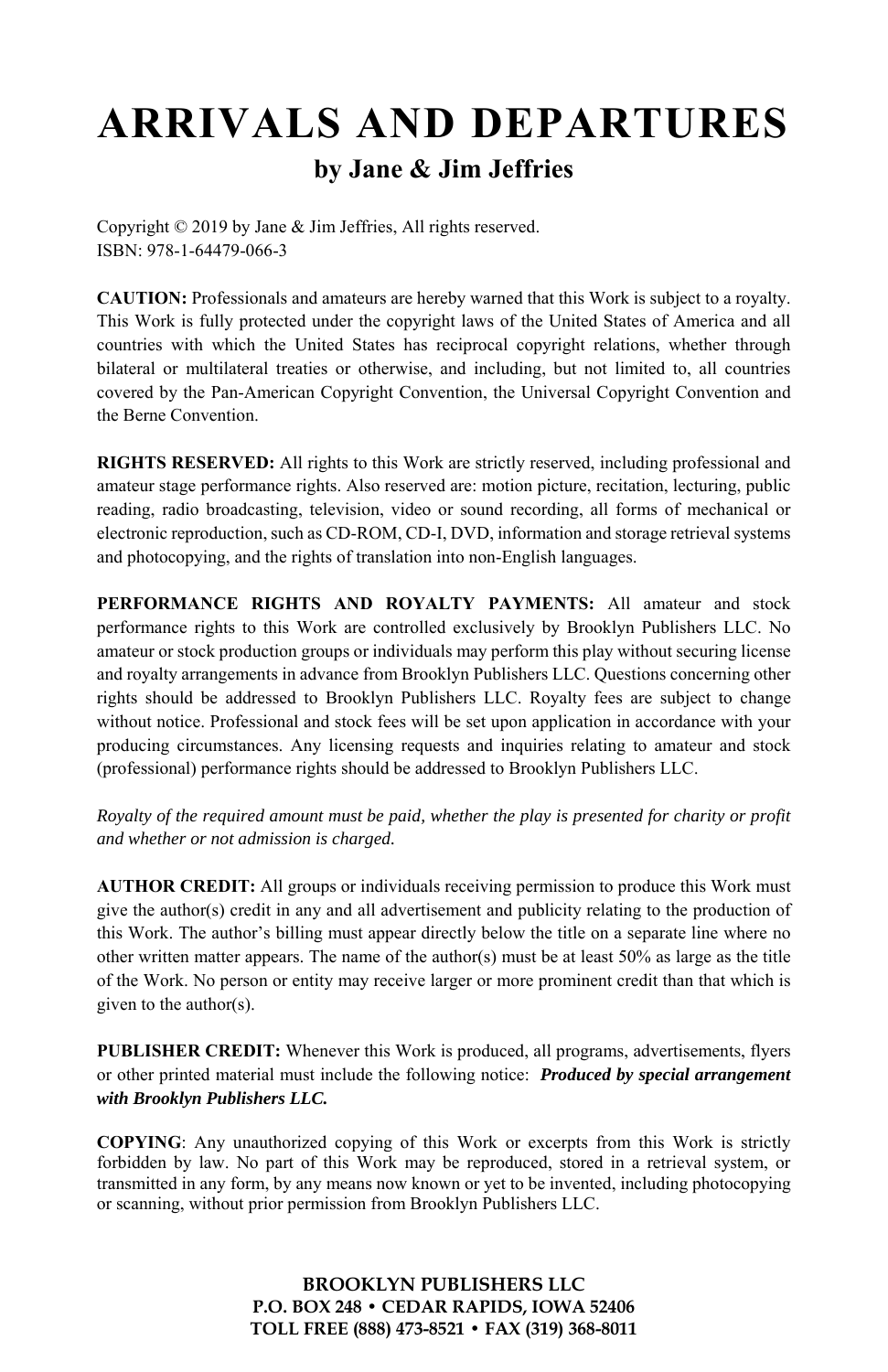# **ARRIVALS AND DEPARTURES**

*A One Act Comedic Drama*  **by Jane & Jim Jeffries** 

**SYNOPSIS:** Have you ever people-watched at the airport? Everywhere you turn, there is a different story. We all know the stressful or comedic stories of booking tickets, checking in, getting through security, and figuring out how to board. Experience 12 stories of airport travelers that eventually intersect on the same flight. Ranging from poignant to laugh-out-loud, this play has very flexible casting, can work for a large or small cast, and includes many strong roles for women.

| turn, there is a different story. We all know the stressful or comedic stories of |                                     |  |
|-----------------------------------------------------------------------------------|-------------------------------------|--|
| booking tickets, checking in, getting through security, and figuring out how to   |                                     |  |
| board. Experience 12 stories of airport travelers that eventually intersect on    |                                     |  |
| the same flight. Ranging from poignant to laugh-out-loud, this play has very      |                                     |  |
| flexible casting, can work for a large or small cast, and includes many strong    |                                     |  |
| roles for women.                                                                  |                                     |  |
|                                                                                   |                                     |  |
| <b>CAST OF CHARACTERS</b>                                                         |                                     |  |
| $(8-15$ females, $6-13$ males, $1-6$ either; $4-23$ extras)                       |                                     |  |
|                                                                                   |                                     |  |
|                                                                                   | 20's to 40's, married to Tim.       |  |
|                                                                                   | $(103$ lines)                       |  |
|                                                                                   | 20's to 40's, married to Beth.      |  |
|                                                                                   | $(106$ lines)                       |  |
|                                                                                   | 20's to 50's, married to Mark.      |  |
|                                                                                   | $(67$ lines)                        |  |
|                                                                                   | 20's to 50's, married to Amanda,    |  |
|                                                                                   | packs light. (73 lines)             |  |
| TICKET AGENT 1(f)                                                                 | the<br>Works<br>check-in<br>and     |  |
|                                                                                   | boarding at the airport. (24 lines) |  |
|                                                                                   | check-in<br>the<br>and              |  |
|                                                                                   | boarding at the airport. (26 lines) |  |
| ADELINE (f)                                                                       | Works for the TSA: the national     |  |
|                                                                                   | security of the U.S. of A rests     |  |
|                                                                                   | squarely on her shoulders.          |  |
|                                                                                   | $(85$ lines)                        |  |
|                                                                                   |                                     |  |
|                                                                                   | airport security. (62 lines)        |  |
|                                                                                   |                                     |  |
|                                                                                   | Wonder Woman fan. (6 lines)         |  |
|                                                                                   |                                     |  |
|                                                                                   | stones. (5 lines)                   |  |

### **CAST OF CHARACTERS**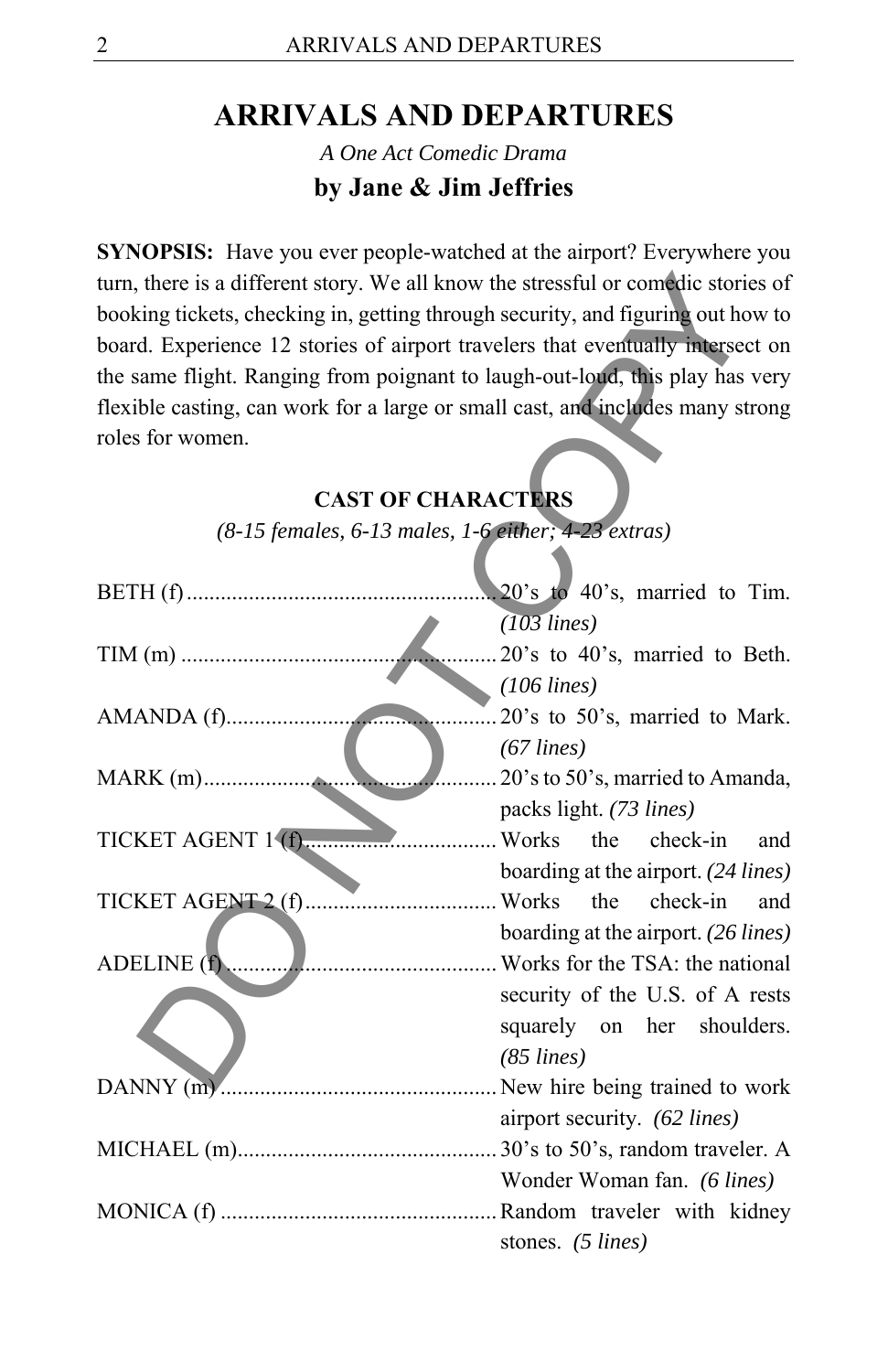|              | memories. (6 lines)                 |
|--------------|-------------------------------------|
|              |                                     |
|              | about his father. (19 lines)        |
|              |                                     |
|              | zone 1. $(20$ lines)                |
|              |                                     |
|              | for zone 1. $(32$ lines)            |
|              |                                     |
|              | $(42$ lines)                        |
|              |                                     |
|              | their replacements. (73 lines)      |
|              |                                     |
|              | train their replacements, angry     |
|              | about losing his job. (48 lines)    |
|              | android who develops<br>. An        |
|              | sentience. (1 line)                 |
|              | Jamie and Reese's mother.           |
|              | (2 lines)                           |
|              | Reese's sibling, notices that       |
|              | people are becoming zombies.        |
|              | (33 lines)                          |
| .            | Jamie's sibling who's oblivious     |
|              | to what's happening around          |
|              | them. (35 lines)                    |
| $CEO(m)$     | President of the tech company       |
|              | iKiwi. (4 lines)                    |
|              | Jen's husband, late 30's, has       |
|              | ALS and is traveling to Oregon      |
|              |                                     |
|              | for physician-assisted suicide.     |
|              | $(59$ lines)                        |
| JEN(f).<br>. | . Lou's wife, late 30's, originally |
|              | agreed to go with Lou to            |
|              | Oregon. (58 lines)                  |
|              |                                     |
|              | $9/11.$ (46 lines)                  |
|              |                                     |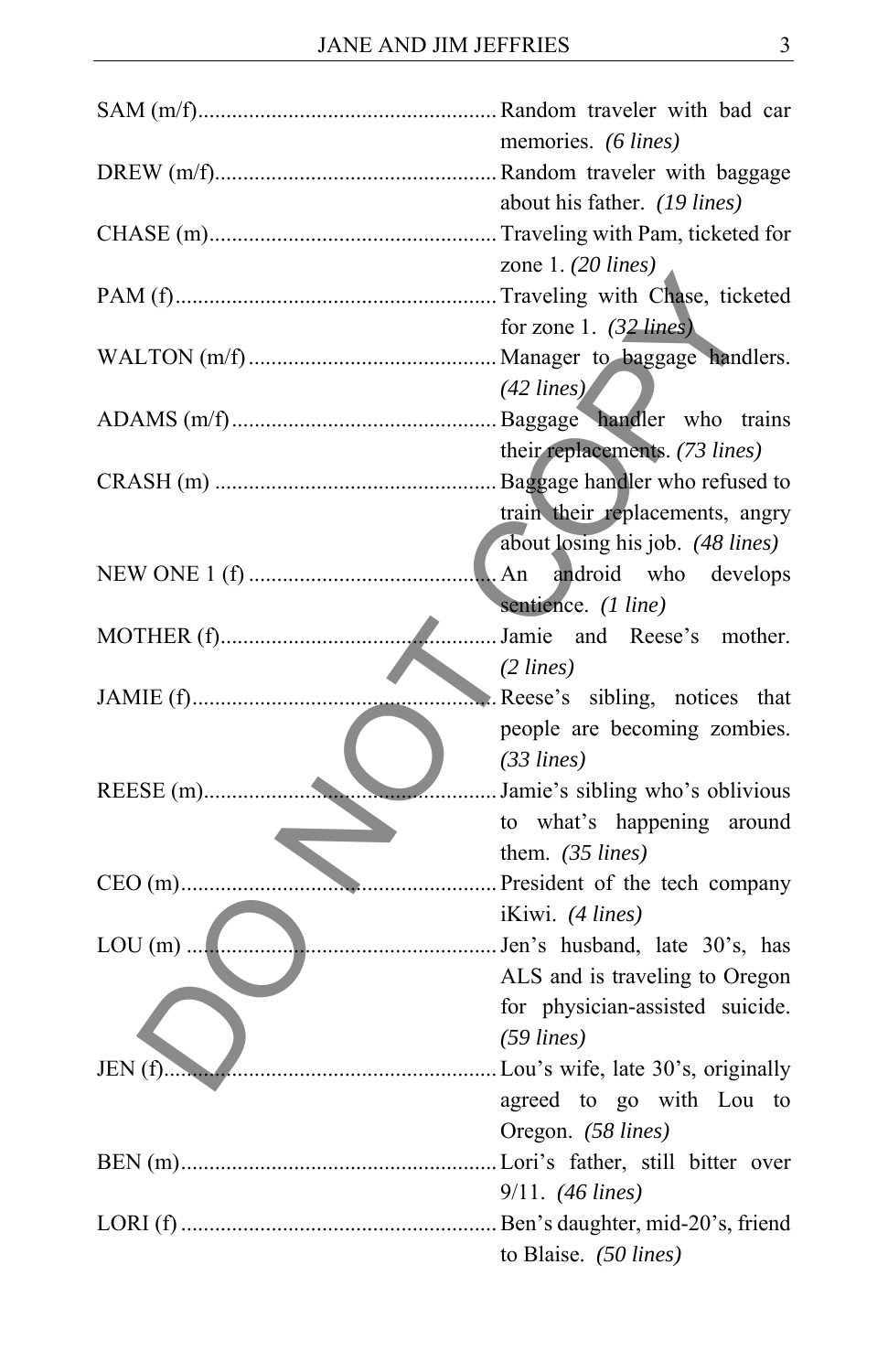|                                     | $(17$ lines)                       |
|-------------------------------------|------------------------------------|
|                                     |                                    |
|                                     | girlfriend, though he's not a Star |
|                                     | Wars fan. (45 lines)               |
|                                     |                                    |
|                                     | Starwarrior Princess. (41 lines)   |
|                                     |                                    |
|                                     | Bane. (19 lines)                   |
|                                     |                                    |
|                                     | Vulcan. (23 lines)                 |
|                                     | <b>as</b>                          |
|                                     | Foreheadus<br>Maximus,<br>a        |
|                                     | Klingon. (6 lines)                 |
|                                     |                                    |
|                                     | Plotter, a Wizard. (1 line)        |
| .                                   | . Flight attendant who gives pre-  |
|                                     | flight instructions. (2 lines)     |
|                                     |                                    |
| <b>EXTRAS:</b>                      |                                    |
| SHEENA (f)                          | Friend to Blaise, a newly-         |
|                                     | arriving refugee with her baby.    |
|                                     | (Non-Speaking)                     |
|                                     |                                    |
|                                     | preflight instructions, should be  |
|                                     | good with physical comedy.         |
|                                     | (Non-Speaking)                     |
|                                     |                                    |
|                                     |                                    |
|                                     |                                    |
|                                     | Scene 5. (Non-Speaking)            |
|                                     |                                    |
|                                     |                                    |
| SECURITY GUARD (m/f) (Non-Speaking) |                                    |
|                                     |                                    |

**DURATION:** 90 minutes. **TIME:** Present day. **SETTING:** An airport in the U.S.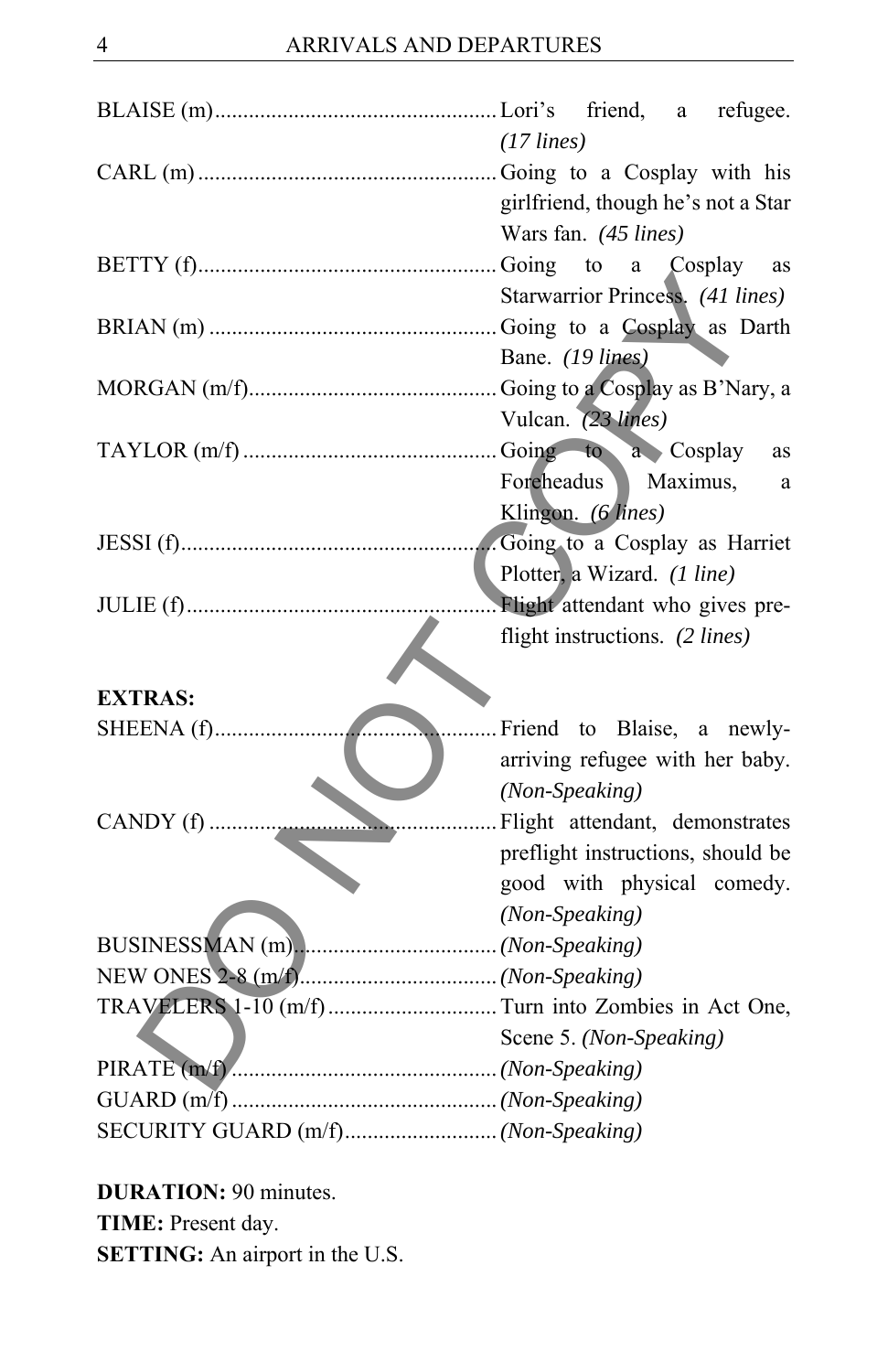### **MINIMUM CAST OF CHARACTERS**

*(8 females, 6 males, 1 either; 4 extras)* 

BETH / NEW ONE 2 (f) TIM / NEW ONE 3 (m) AMANDA / NEW ONE 5 (f) MARK / NEW ONE 6 (m) CHASE / DREW / TRAVELER 2 / LOU (m) MONICA / PAM / TRAVELER 3 / JEN (f) TICKET AGENT 1 / JULIE (f) TICKET AGENT 2 / TRAVELER 10 / CANDY (f) ADELINE / MOTHER / M-ZOMBIE / WALTON / MORGAN (f) DANNY / CRASH / CARL / TRAVELER 1 (m) MICHAEL / CEO / BEN / BUSINESSMAN (m) SAM / ADAMS / TAYLOR / TRAVELER 4 (m/f) JAMIE / NEW ONE 1 / BETTY (f) REESE / BLAISE / BRIAN (m) LORI / JESSI / TRAVELER 5 (f) NE / NEW ONE 6 (m)<br>
NECA / PAM / TRAVELER 3 / JEN (f)<br>
NECA / PAM / TRAVELER 3 / JEN (f)<br>
NECA / PAM / TRAVELER 1 / JOUIE (f)<br>
ELINE / MOTHER / M-ZOMBIE / WALTON MORGAN (f)<br>
NEV / CRASH / CARL / TRAVELER 1 (m)<br>
HAEL / CEO

### **EXTRAS**

TRAVELER 6 / PIRATE / GUARD (m/f) TRAVELER 7 / NEW ONE 7 / SECURITY GUARD (m/f) TRAVELER 8 / NEW ONE 8 (m/f) TRAVELER 9 / NEW ONE 4 / SHEENA (f)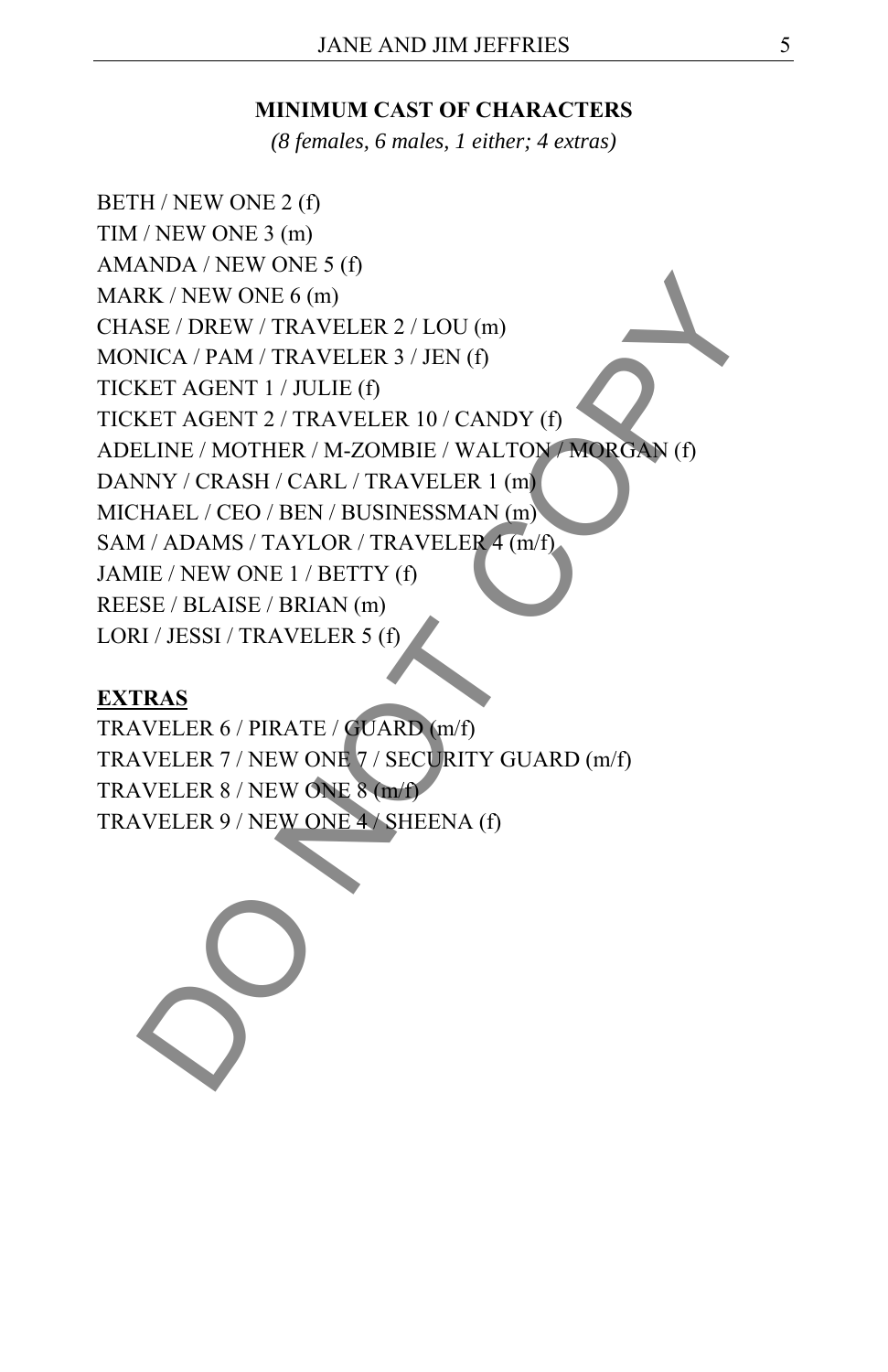### **PROPS**

# **ACT ONE**

### **SCENE 1: Booking a Ticket**

- $\Box$  Laptop
- $\Box$  1 sock
- $\Box$  4 purses in various shades of brown
- $\Box$  Wallet
- □ 2 Drivers Licenses
- □ Credit card

# **SCENE 2: Checking In**

- $\Box$  Laptop at check-in counter
- □ Small plastic container for check-in counter
- Large suitcase
- □ Small paper sack with a few clothes (have spare sacks, it takes a beating) D Wallet<br>
The Wallet<br>
ID Mallet<br>
D Hotters Licenses<br>
D Credit card<br>
D Laptop at check-in counter<br>
D Experimental plastic container for check-in counter<br>
D Experimental plastic container for check-in counter<br>
D Experiment
- $\Box$  Purse (can be amber or some color not even close to amber)
- □ 2 Boarding passes & ID's
- □ Several shoes (preferably colored pumps)
- $\Box$  Iron
- $\Box$  3-4 containers of Lysol wipes
- **Wrist weights**
- $\Box$  Small metal box
- Credit card

# **SCENE 3: Scanners**

- $\Box$  Scanning device that looks like a cellphone
- $\Box$  Lightweight latex gloves
- $\Box$  Various strange implements (optional, for humorous effect)
- Golden lasso

# **SCENES 4 & 6: Getting to the Gate, Parts 1-2**

- **Carry-on luggage**
- **Boarding passes**
- $\Box$  Brown sack

# **SCENE 5: iZombie**

- Carry-on luggage
- Boarding passes
- $\Box$  Cellphones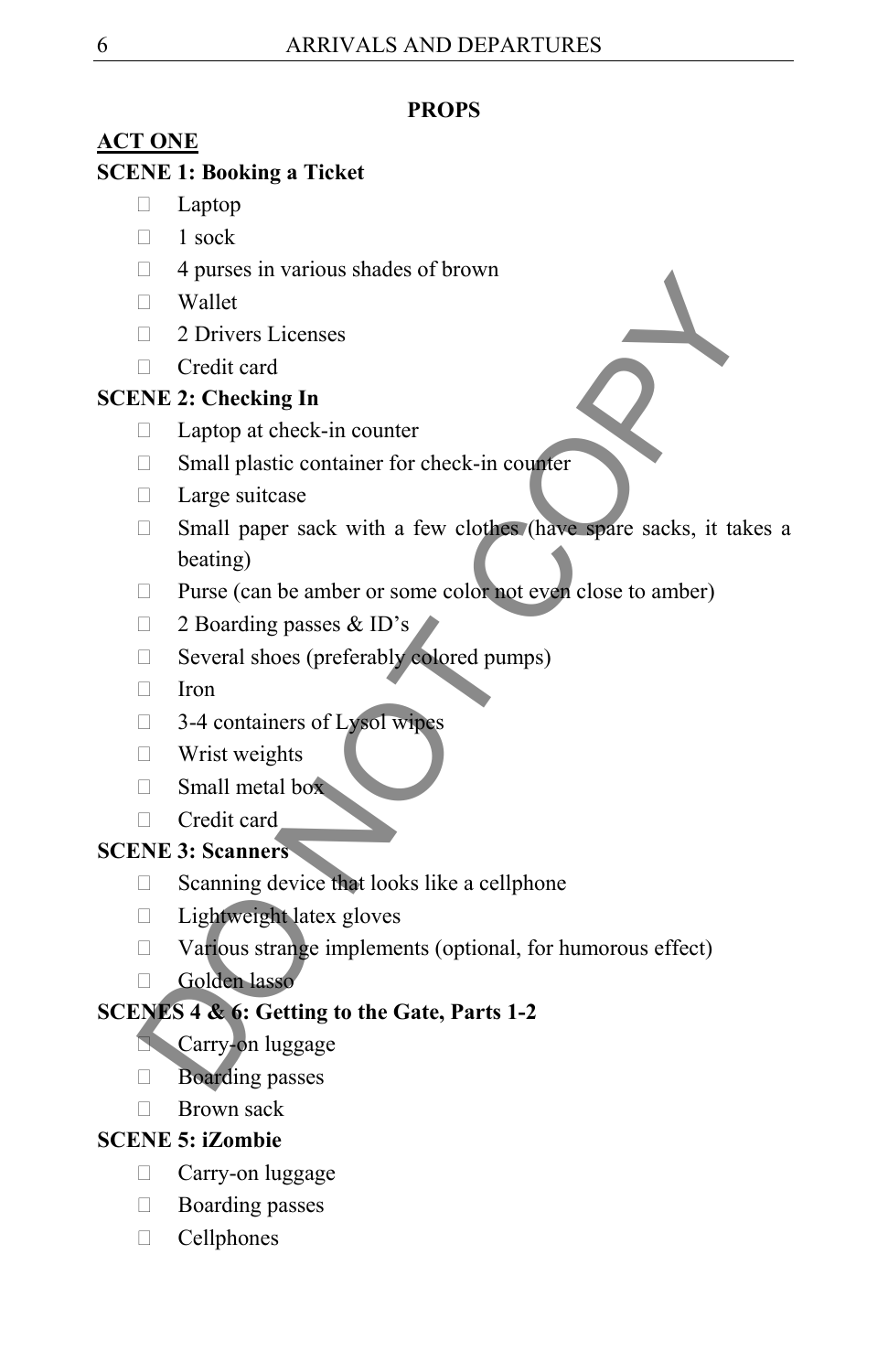### $\Box$  Funny disguise glasses

### **SCENES 7 & 8: Zone 1/Mechanical Issues**

- □ Boarding passes
- **Carry-on luggage**
- $\Box$  Pirate hat, hook, & eyepatch
- **Brown sack**

### **SCENE 9: Parting Is All We Know**

- □ Cane
- Carry-on suitcases
- Cellphone
- Boarding passes
- $\Box$  Small box with red felt heart

### **ACT TWO**

### **SCENE 1: Baggage Handlers**

□ Carry-on bags/duffle bags

### **SCENE 2: Refugees**

- $\Box$  Cellphone
- Credit card
- □ Suitcases or carry-ons
- Baby doll wrapped in blanket

### **SCENE 3 "Cosplay"**

- $\Box$  Carry-on luggage
- Cellphone
- Tricorder scanner
- $\Box$  2 lightsabers
- Phaser
- $\Box$  Klingon bat'leth or knife
- **Wand for JESSI**

# **SCENE 4 "In Case of an Emergency"**  ⇒ Brown sack<br>
C Carry-on suitcases<br>
C Carry-on suitcases<br>
<br>
C Carry-on suitcases<br>
<br>
C Carry-on bags/duffle bags<br>
<br>
T TIVO<br>
<br>
C Carry-on bags/duffle bags<br>
NE 2: Refugees<br>
<br>
C Cellphone<br>
C Cedit card<br>
<br>
C Cordit card<br>
<br>
C

### 2 plungers

Strap

- □ Seat belt
- $\Box$  2 straws in wrappers
- $\Box$  Oxygen mask with clear tubing
- □ Life vest
- $\Box$  Life raft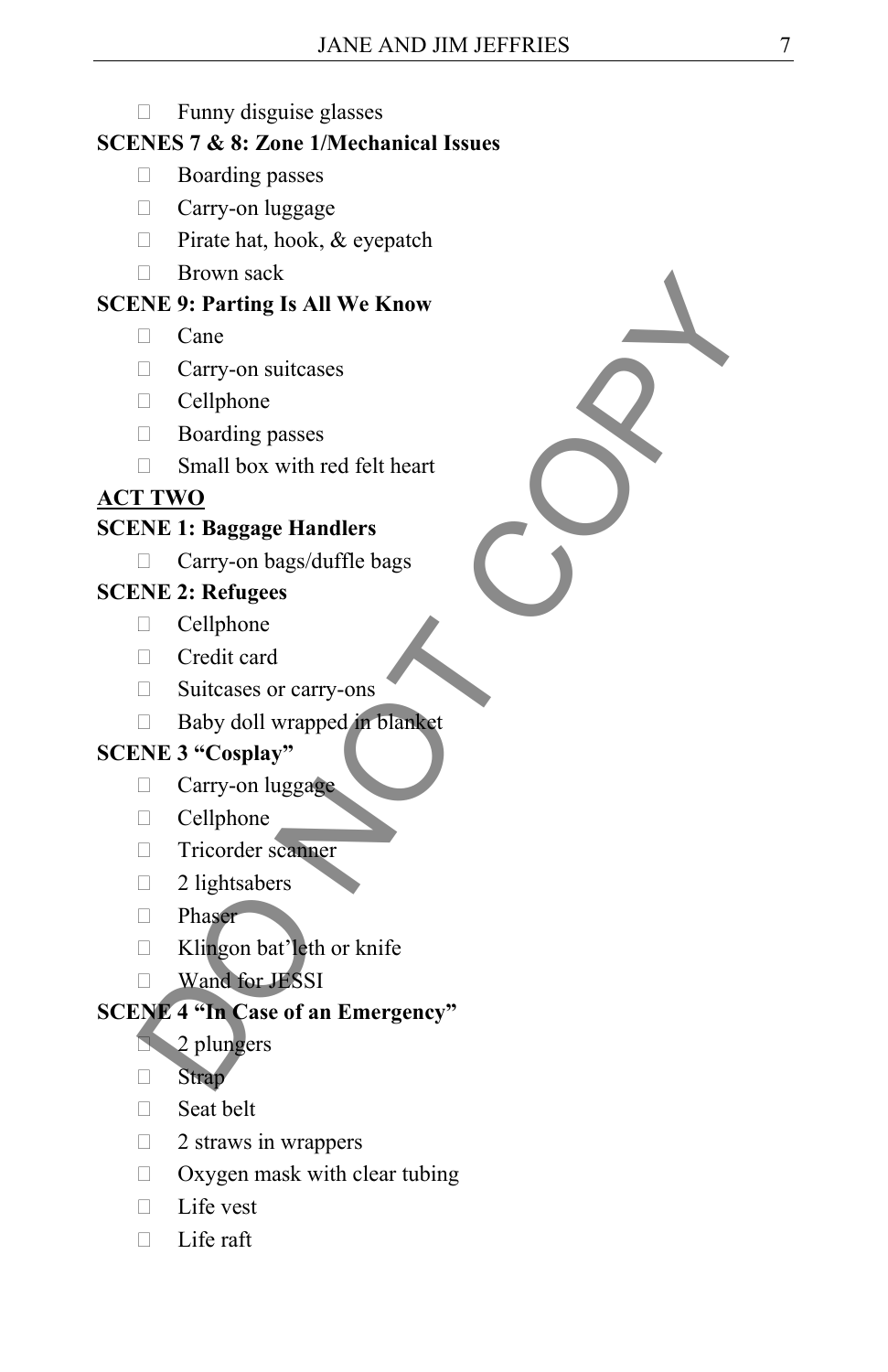### **PRODUCTION NOTES**

**Scene 2:** The scale for luggage is next to the desk. You don't need an actual scale. At airports, you just place the luggage next to check-in.

**Scene 5:** No costume change required for the TRAVELERS that turn into zombies. Their walk and physicalizing will show what's happening. For the chase scenes, it's really funny if you can clump groups together with arms straight out and have them mimic what you see in the old "Scooby-Doo" cartoons. the 5: No costume change required for the TRAVELERS that turn<br>bies. Their walk and physicalizing will show what's happening. For<br>e scenes, it's really funny if you can clump groups together with a<br>ght out and have them mim

**Scene 10:** It's easiest to keep the NEW ONES in black pants and matching tshirts. That also makes it easy for the costume change. Use duffel bags for the practice luggage; you can stuff those with towels and blankets and soft things. When tossing/throwing the bags, be sure the actors keep things on stage.

**Scene 13:** The ending scene involves a lot of physical humor as CANDY acts out the instructions; feel free to add more than what we've described. One option we used was putting up slides on a screen with images of non-smoking, mixed-up flight maps, passengers being removed from the plane, passengers being sucked out of a plane, etc. You can find some really funny images.

**Travelers:** Extras can change costumes and characters for different scenes; it keeps things interesting. Main characters can stay in their character's costume or change costume as needed.

**Flexible running time:** If you need to shorten the time of the show, you can cut some scenes. The easiest scenes to cut are 9, 11, and 13.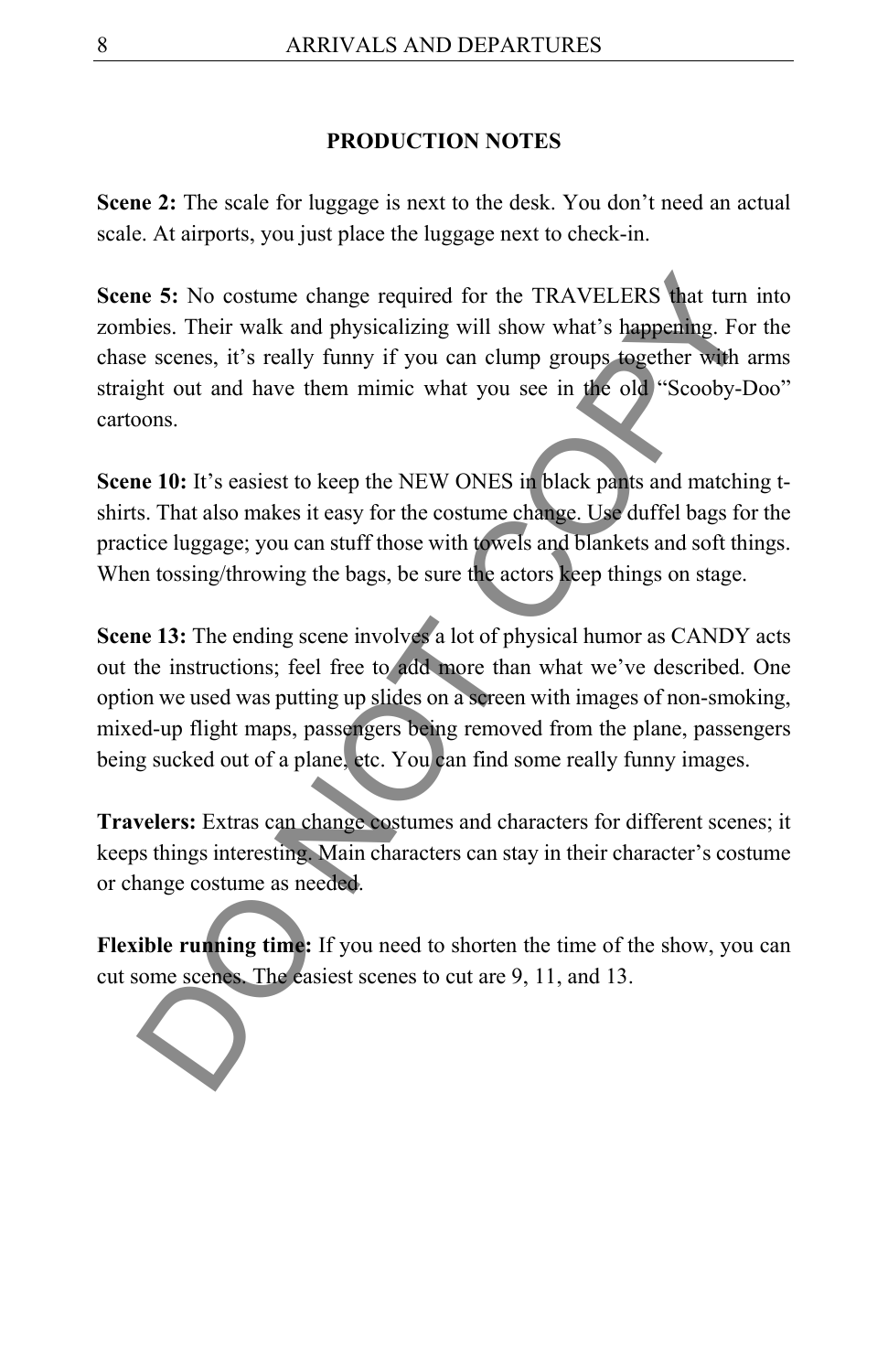#### **COSTUMES**

Most costumes are casual clothes for travel.

- TICKET AGENTS––Black pants or shirts, black vests, and solid color blouses/shirts work well and can transition easily to the stewardess look. Colorful neck scarfs helps make it look professional.
- NEW ONES––It's easiest to keep them in black pants and matching t-shirts. That also makes it easy for the costume change.
- SCENE 12––Most of the Star Wars costumes can be created on your own. We recommend ordering a Klingon headpiece; the rest of the costume just involves a lot of leather.
- TRAVELERS––Extras can change costumes and characters for different scenes; it keeps things interesting. Main characters can stay in their character's costume or change costume as needed.

### **SET DESIGN**

Most of the scenes can take place in a waiting area at a gate: rows of chairs and a check-in counter.

**SCENE 1:** Minimal set: love seat or living room chair and maybe an end table. **SCENE 2:** Mostly a check-in counter. We used the same one for subsequent scenes. You can bring on a few chairs at this time if desired.

- **SCENE 3:** Minimal set: move the check-in counter DS. If possible, just leave the chairs on stage if they are far enough US.
- **SCENES 4-9 and 11-12:** Set up as a waiting area at the gate: rows of chairs and the check-in counter. For scene 11, you can rearrange the chairs for the arrivals area. Colorful neck scarts helps make it look professional.<br>
Colorful neck scarts helps make it look professional.<br>
VONES—It's casiest to keep them in black pants and matching t-sh<br>
That also makes it easy for the costume change
- **SCENE 10: Bare stage with a pile of bags. If you can close a curtain with** enough room DS, then you don't have to clear the set.
- **SCENE 13:** Remove the check-in counter and rearrange the chairs into rows on a plane, facing US. This creates a first-class passenger section.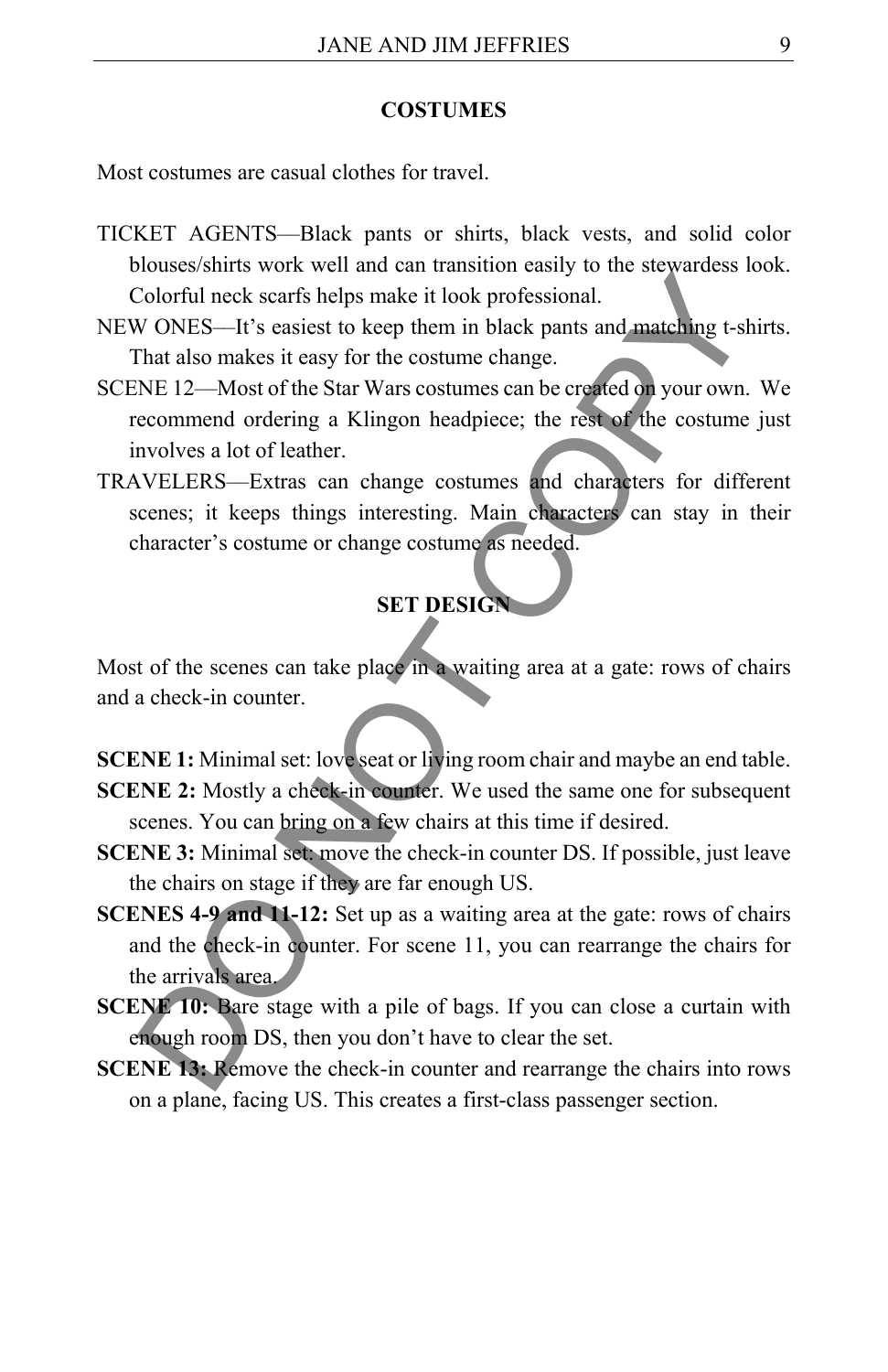### **ACT ONE, SCENE 1**

### *BOOKING A TICKET*

*AT RISE: Lights up on a living room; set is minimal. BETH sits on sofa, working on a laptop and appears frustrated.* 

**TIM:** *(From offstage.)* Beth, have you seen my socks?

**BETH:** Check the sock drawer, Tim.

**TIM:** I found one sock there.

**BETH:** What?

**TIM:** *(Enters and holds up sock.)* I found only one soc

**BETH:** So, get a different pair.

- **TIM:** But these are my lucky socks. Good things happen when I wear them.
- **BETH:** You met me at the beach.

**TIM:** And I was wearing my lucky socks. With sandals.

**BETH:** *(Sarcastically.)* And still I gave you my phone number.

**TIM:** See? Lucky! So, help me find the other sock.

**BETH:** I don't have time. I'm trying to book our tickets to New York. But \$600 for a round trip ticket? Really?

**TIM:** Oh, you can get it cheaper than that.

**BETH:** I've been looking for an hour. That's the best I've found so far.

**TIM:** *(Crosses to BETH.)* Where are you searching?

**BETH:** Just different airline websites.

**TIM:** Try Cheapskate Air.

**BETH: Cheapskate Air?** 

**TIM:** Yeah. Just Google it. You can get really good prices through that site. Remember the ticket I got to Denver two years ago?

**BETH:** *(Searching on computer.)* Yeah.

**TIM:** *I* got a really great price. Sure, there were a few challenges—

- **BETH:** All right, I'm there. Let's see what I can find. *(Clicks around. Looks surprised.)* Wow, you're right! Here's one for \$187 round trip! Awesome! : (From offstage.) Beth, have you seen my socks?<br>
TH: Check the sock drawer, Tim.<br>
: I found one sock there.<br>
TH: What?<br>
: Erlies and holds up sock.) I found only one sock.<br>
TH: So, get a different pair.<br>
TH: So, get a dif
- **TIM:** *(Looks over her shoulder.)* Great price! But read the fine print. It has two layovers. One is in Atlanta-
- **BETH:** And the other is in *(Beat.)* American Samoa?
- **TIM:** Pago Pago, to be exact.
- **BETH:** Isn't American Samoa in the Pacific?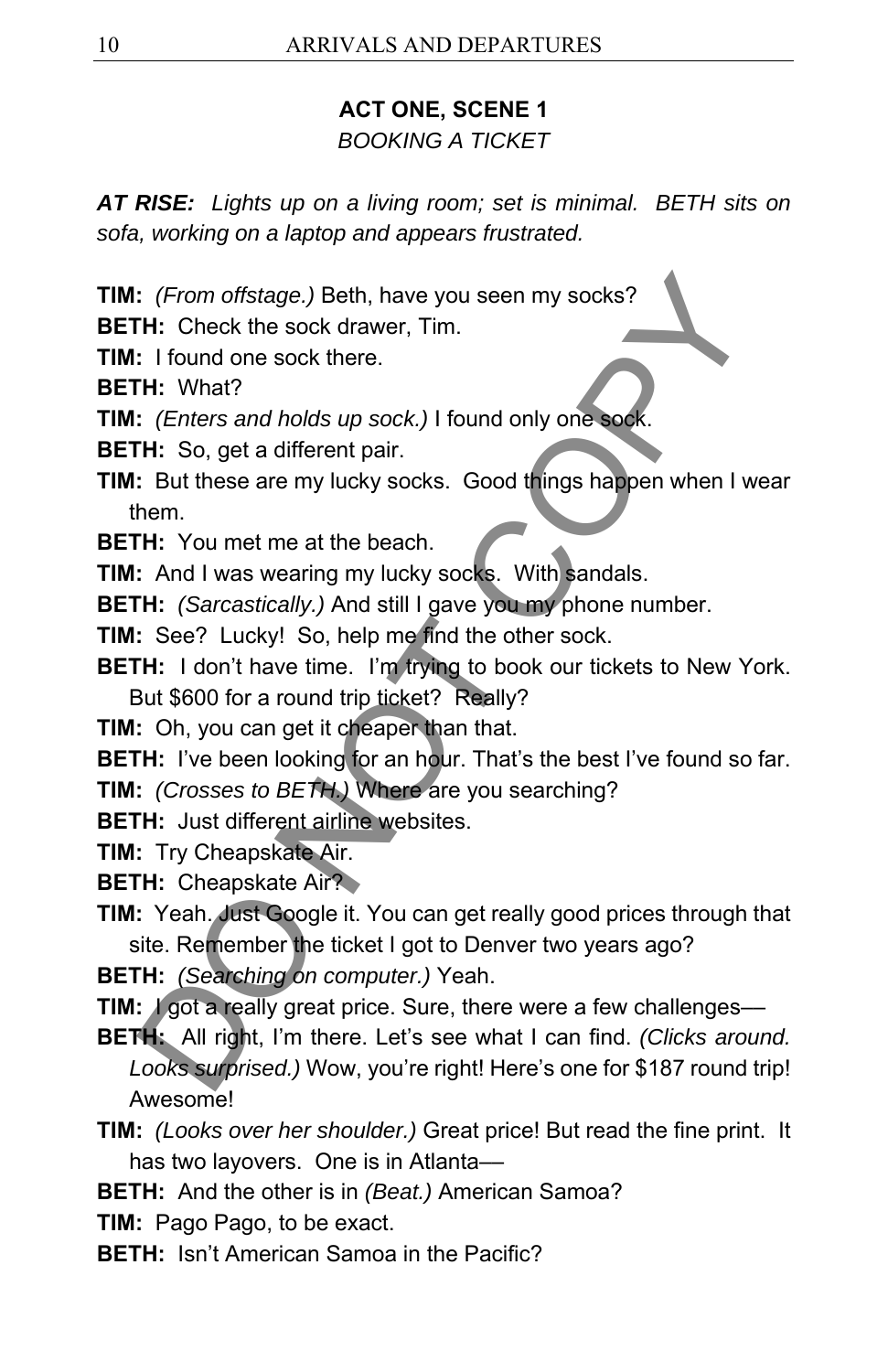**TIM:** Yep.

- **BETH:** Why on earth would they send you there for a flight to New York?
- **TIM:** *(Points to screen.)* Because there's a naval base on American Samoa. This flight is a military transport.

**BETH:** What?

**TIM:** Read the fine print. We'd be flying a C-130: webbed jump seats, depressurized cabin, the odd anti-aircraft missile. But hey, you can't beat \$187 round trip. 17 The Burnett We'd be flying a C-130: webbed ump seen the fine print. We'd be flying a C-130: webbed ump seen the pressurized cabin, the odd anti-aircraft missile. But hey ivou count \$187 round trip.<br>
TH: Let's try the ne

**BETH:** Let's try the next one down. *(Beat.)* This one is still under \$200.

**TIM:** *(Looks closer.)* Yeah, but it's Fly-by-Night Airlines. I'll never fly with them again. They make sure you miss your connection.

**BETH:** How?

**TIM:** They always have "mechanical problems" so that you have to stay at their hotel, The Hourly Inn. And the "mechanical problems" is a lie.

**BETH:** How do you know?

**TIM:** I was on a Fly-by-Night flight when we lost an engine.

**BETH:** *(Shocked.)* What happened? Did it catch fire?

- **TIM:** Oh, nothing that dramatic. The engine was lost in shipping. It never got to the airport, so we took off with the engines we had.
- **BETH:** *(Shocked.)* And you stayed on the plane?
- **TIM:** They gave me a \$67 rebate. And two extra bags of pretzels. *Points to screen.)* How about that one? \$250 isn't bad.
- **BETH:** One layover in Detroit. But we get a free meal.
- **TIM:** Read the fine print.
- **BETH:** Free lunch included after a brief presentation on real estate opportunities in Detroit.
- **TIM:** The Detroit real estate market's in a bit of a slump right now. Where will lunch be served?

**BETH:** Sammy's Hot Wings and Payday Loans.

**TIM:** Yeah, both burn you. Keep going.

*TIM and BETH look at the screen.* 

- **TIM:** Wait. Try that one! \$285.00… and it's non-stop! See? I told you we could find something better!
- **BETH:** Let me click on it. *(Beat.)* Wait a minute. Now the price is \$330.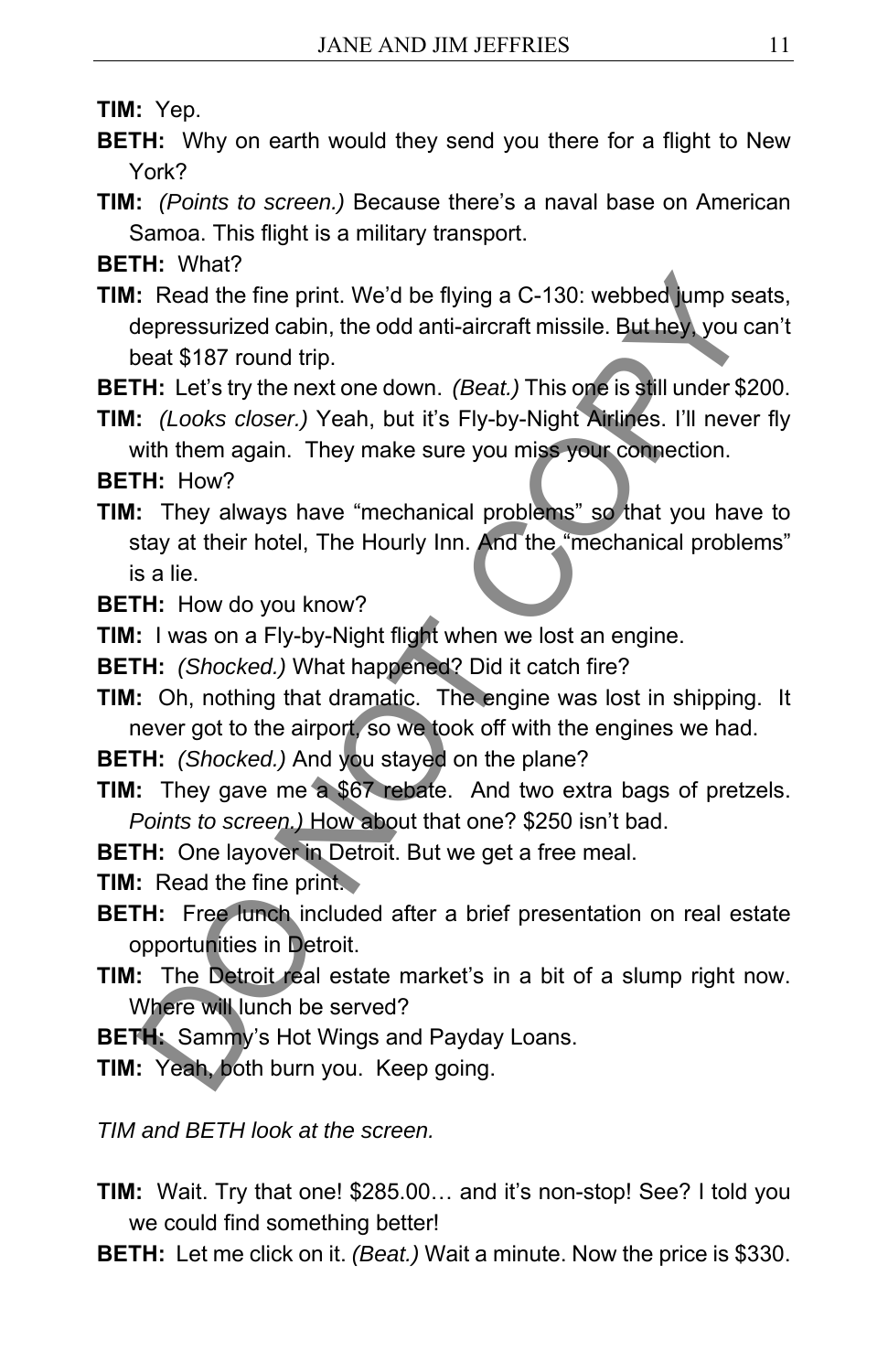**TIM:** *(Looks at screen.)* Those are the extra fees.

**BETH:** What fees?

**TIM:** Airport tax, airstrip tax, air tax—

**BETH:** Air tax?

**TIM:** You want the pressurized cabin, Beth. Trust me on this. But \$330 is still good.

**BETH:** There's more. *(Reads the screen.)* Do you want to have six inches more of leg room? NOTE There's more. (Reads the screen.) Do you want to have<br>
TH: There's more. (Reads the screen.) Do you want to have<br>
notes more of leg room?<br>
They charge by the quarter inch; I'll be fine. I've been screen<br>
ind I'm at lo

**TIM:** They charge by the quarter inch; I'll be fine. I've been screened, and I'm at low risk for a blood clot.

**BETH:** *(Reads the screen.)* Do you want priority boarding?

**TIM:** It's extra, and I'm not in a hurry to board

**BETH:** But then there's no overhead space by the time we get on board.

**TIM:** I'll just wedge my carry-on under the seat in front of me. Just let them try to recline.

**BETH:** *(Reads the screen.)* Do you want a window seat?

**TIM:** Sure.

**BETH:** It's extra.

**TIM:** Never mind. Probably the only thing to see is the gremlin eating the wing of the plane.

**BETH:** What?

**TIM:** *Twilight Zone*? Never mind. What else do you have?

**BETH:** Do you want the meal?

**TIM:** We'll pack our own.

**BETH:** Luggage?

**TIM:** I'll wear layers.

**BETH:** Bathroom pass?

**TIM:** I'll hold it.

**BETH:** Assault insurance?

**TIM:** What?

**BETH:** If they overbook, and you resist being removed from your seat by airline employees, this insurance will cover your hospital stay.

**TIM:** *(Beat.)* Let's risk it.

**BETH:** All right. It leaves at 6:00 a.m. Should we book it? It's a bit early, but I can live with it for this price.

**TIM:** Yeah, book it.

**BETH:** It says there are only five tickets left at this price.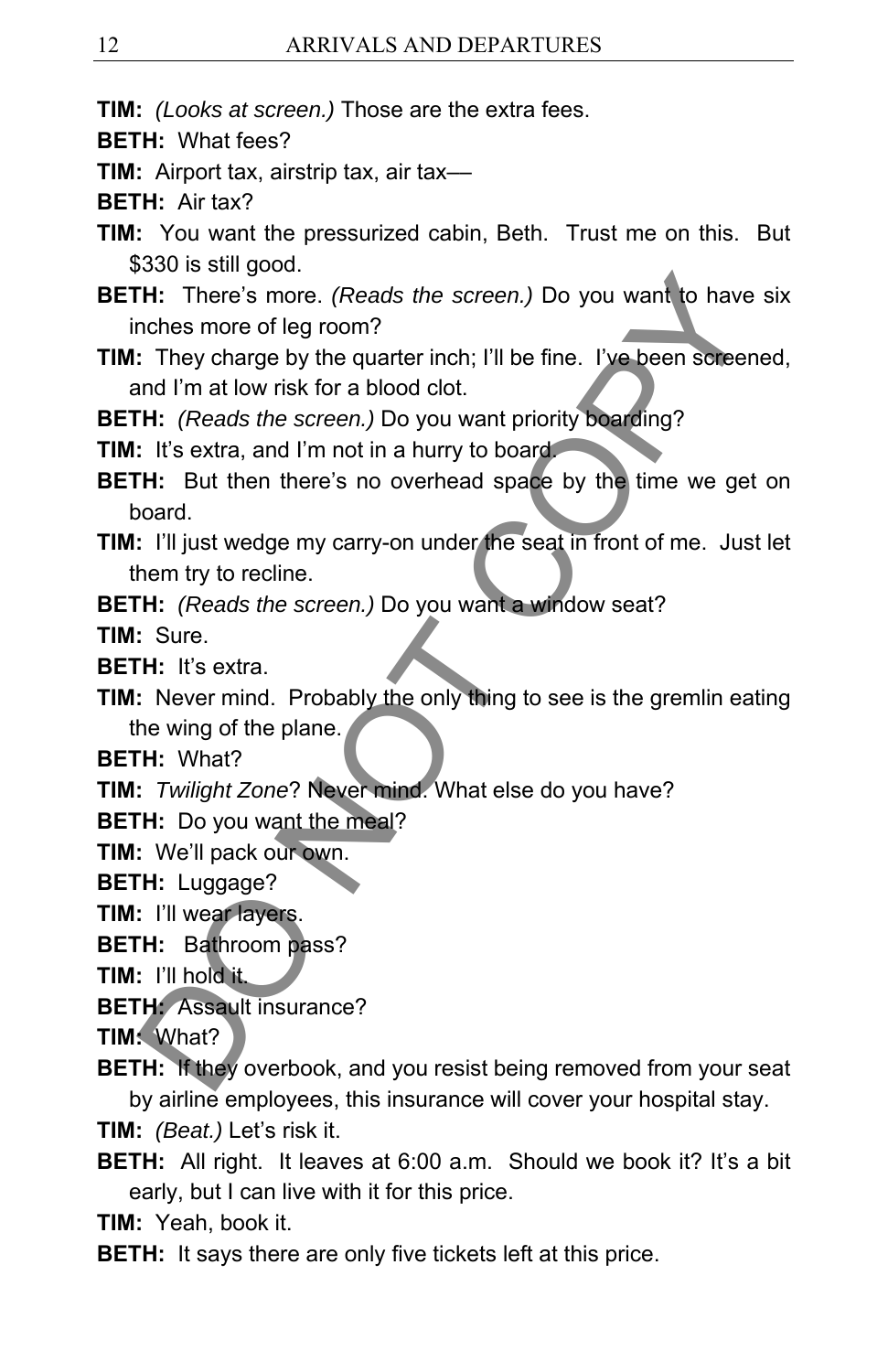- **TIM:** *(Panicky.)* Only five? Book it. Book it now!
- **BETH:** Where's my purse? I need my credit card. *(Looking around.)*  Tim, where's my purse?
- **TIM:** How should I know where your purse is?
- **BETH:** The same way I know where your socks are!
- **TIM:** But knowing where stuff is: that's a female thing.
- **BETH:** Then get your wallet!
- **TIM:** Right. *(Exits quickly. From offstage.)* Honey, where's my wallet?
- **BETH:** Aaahh! How should I know? Try the bedroom!
- *TIM enters running and exits other side.*

**BETH:** Hurry up! They only have five left! *(Starts searching for wallet.)* 

**TIM:** *(Enters.)* Refresh!

- **BETH:** Excuse me?
- **TIM:** They had five tickets left one minute ago. You need to refresh the screen. *(Exits.)*
- **BETH:** Right. *(Clicks on computer.)* What? Now it says they only have three left. And now they are \$350!
- **TIM:** *(Enters.)* Oh, no! They know you are interested. Quick, shut down and log in under a completely different identity.
- **BETH:** What?
- **TIM:** *(Crosses to BETH and pushes her out of the way.)* We need stealth! They know you are looking. I'll log on as me. I'll clear the browser history! *(Beat.)* I'll burn the laptop! Then get your wallet!<br>
Then get your wallet!<br>
Then get your wallet!<br>
Then get your wallet!<br>
Then get your wallet!<br>
Then are wallet are a series of the second<br>
Then then seed in the second of the second<br>
Then are second int
- **BETH:** *(Pushes TIM away.)* But this is my work computer! You can't! Go find my purse.
- **TIM:** Use my login and act like you're me. *(Exits.)*

**BETH:** How? Type like you?

- **TIM:** *(Enters with purse.)* Pound those keys in a manly way, Beth. Here! I found your purse. *(Hands purse to BETH.)*
- **BETH:** This is the wrong purse.

**TIM:** What?

- **BETH:** This is my church purse. No credit cards or large bills.
- **TIM:** How many purses do you have?
- **BETH:** Well, I have my Spa Purse, my Concealed-Carry Purse, my Ninja Warrior Purse––
- **TIM:** Which purse has the credit cards in it?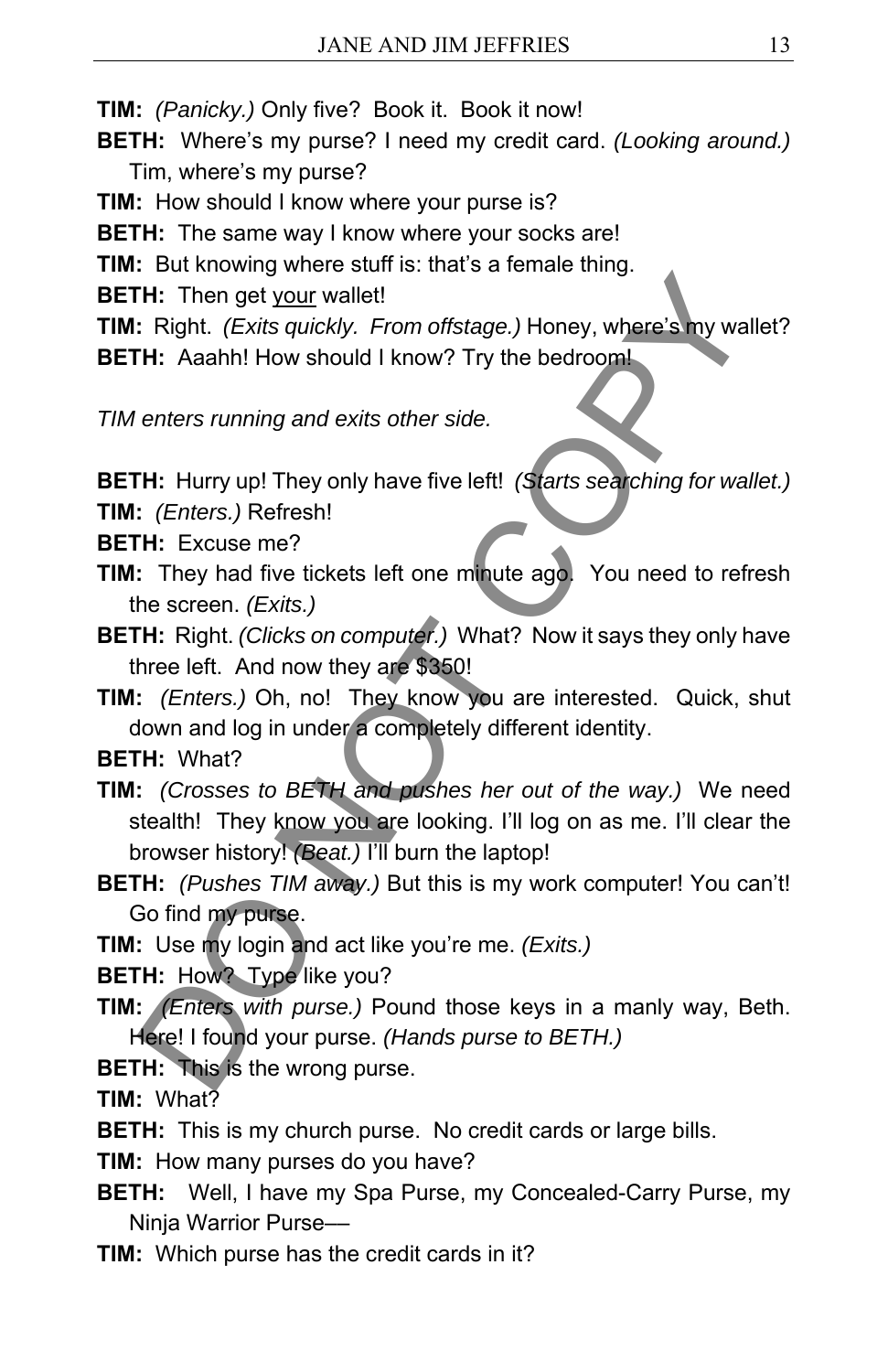**BETH:** The Happy Hour Purse.

**TIM:** *(As he exits.)* What does it look like?

**BETH:** It's chestnut. *(Starts typing in a manly way.)* 

**TIM:** *(From offstage.)* What?

**BETH:** It's brown. But a chestnut brown, okay?

**TIM:** *(Dashes onstage with amber purse.)* Here.

**BETH:** Not the amber one. I said chestnut!

*BETH shoves purse back at TIM. TIM exits quickly. BETH continues to type in a manly way.* 

**TIM:** *(Enters with chestnut purse and stares at BETH.)* What on earth are you doing?

**BETH:** I'm typing like you.

**TIM:** You look like Ray Charles. *(Hands purse to BETH.)* Here.

**BETH:** Really, Tim? This is burnt umber. I said chestnut!

**TIM:** Help me. I'm browning here.

**BETH:** Anybody can see the difference between burnt umber and chestnut. Get the chestnut purse. We're running out of time.

*TIM exits quickly. BETH continues to type.* 

- **BETH:** I'll fill in what I can. *(Starts to type more frantically.)* Tim, hurry up! I'm starting to channel Jerry Lee Lewis!
- **TIM:** *(Enters with chestnut purse.)* Please, oh color-spectrum gods, let this be the right purse! *(Hands her the purse.)*
- **BETH:** Chestnut. Excellent. *(Takes out license and credit card and sets them beside her. She begins typing her license number.)* I'll need your license number, too. The State of the amber place of the best and the relation of the state of the state of the ambre one. I said chestnut<br>
The showes purse back at TIM. TIM exits quickly BETH contin-<br>
type in a manly way.<br>
The state of the st

**TIM:** It's in my wallet.

**BETH:** Then get your wallet!

**TIM:** *(Beat.)* Haven't we had this discussion?

**BETH:** *(Stands.)* Really, Tim? We've got to find that wallet.

*TIM and BETH frantically search for wallet.* 

**TIM:** I'll look in the laundry. *(Starts to exit.)*  **BETH:** Tim, you're going the wrong way!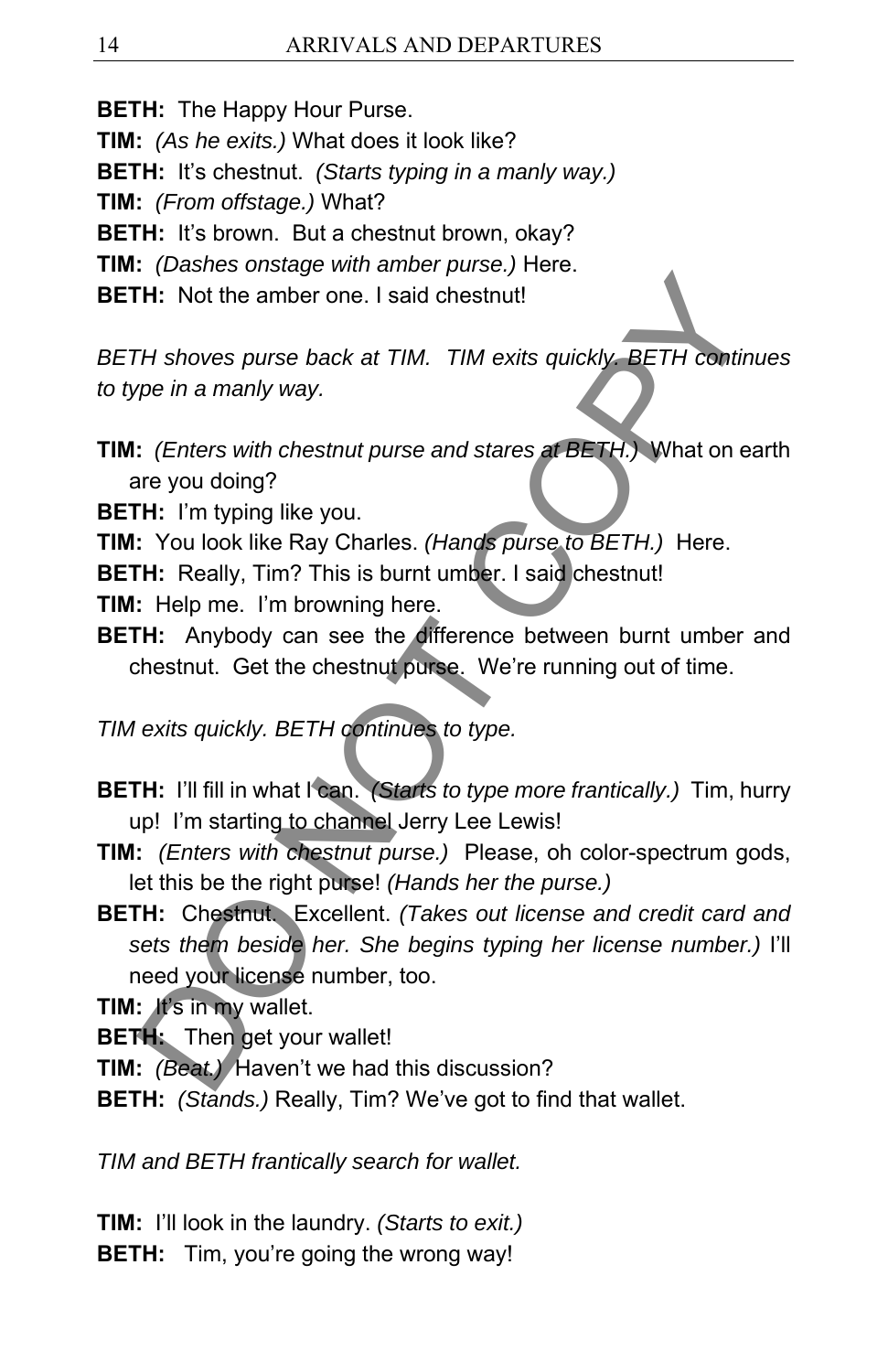*BETH and TIM meet in the middle, try to get around each other, then exit opposite ways.* 

**TIM:** *(From offstage.)* I don't see it.

- **BETH:** *(Enters, frustrated.)* The washing machine is next to the bathroom!
- **TIM:** *(From offstage.)* I don't see it!
- **BETH:** It's a big, white machine with a glass door. It says "Whirlpool" on it!
- **TIM:** *(Enters frantically.)* No, I can't find the dirty clothes hamper.
- **BETH:** That's in our closet.

*BETH and TIM meet in the middle, try to get around each other, then start to exit opposite ways.*

**TIM:** I'll be right ba— **BETH:** *(Grabs him by his shirt.)* Hold it! Your wallet's right there. **TIM:** Where? **BETH:** In your pants. That you're wearing right now. The History of States and Maryland Control of States and Noon!<br>
Statistically Just also white machine with a glass door. It says "Whirly<br>
The It's a big, white machine with a glass door. It says "Whirly<br>
The It's It's a bi

**TIM:** Well, would you look at that. It's always in the last place you look. **BETH:** Let me have your license!

*TIM hands BETH his license.* 

**BETH:** Let me just type this in. *(Typing.)* Okay, got it.

**BETH:** All right. Let's see if we got them. *(Hits return key and waits.)*  We have confirmation. *(Beat.)* Yes! We got the tickets! **TIM:** *(Fist-bumps BETH.)* Stickin' it to the man! **BETH:** Wait, what's that smudge on the screen?

**TIM:** I don't see anything. Magnify 200%.

*TIM and BETH squint.* 

**TIM:** Try 400%.

*TIM and BETH squint.*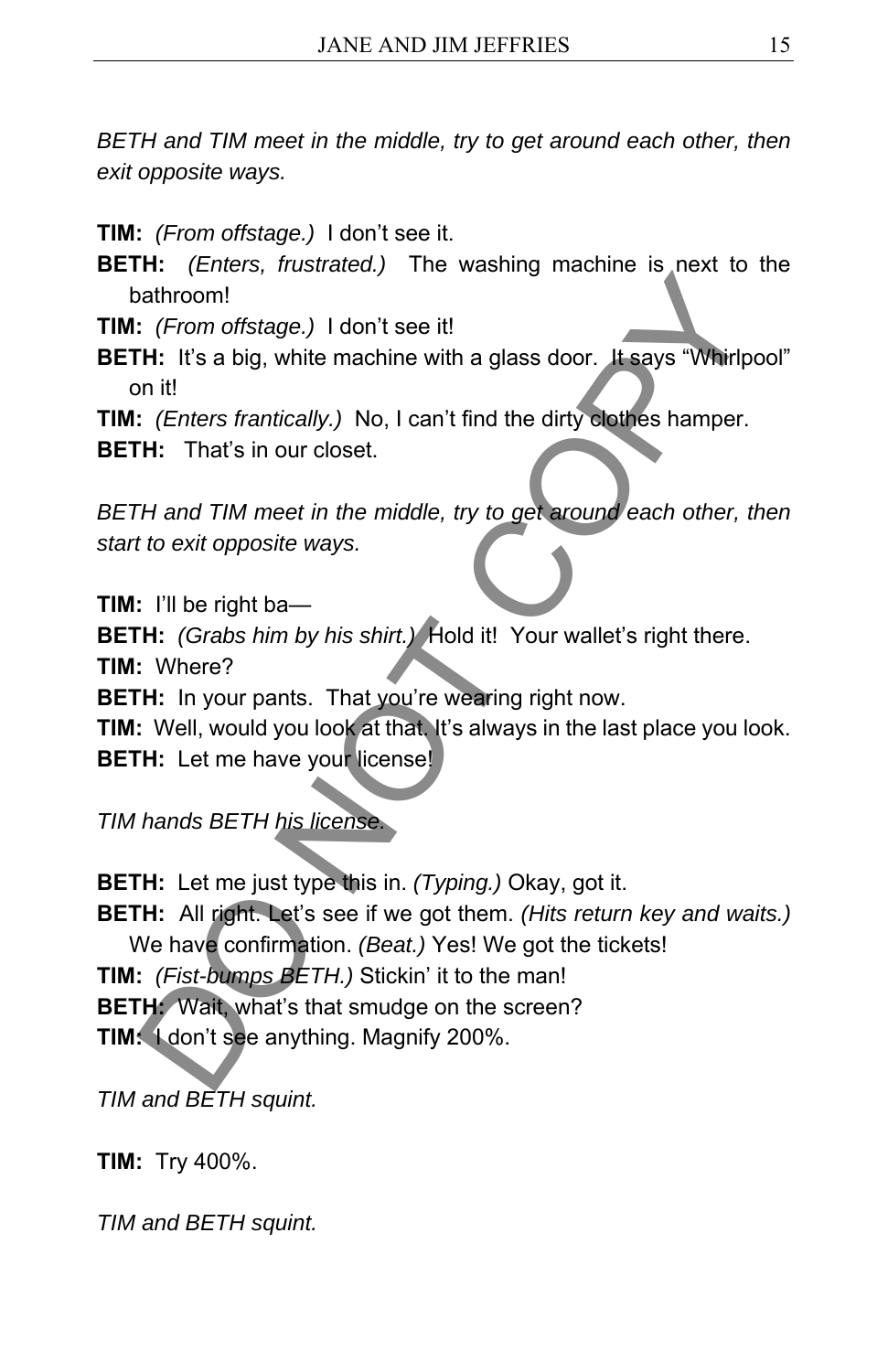- **TIM:** Try 800%.
- **BETH:** What does it say?
- **TIM:** It says, "Times, dates, and destinations of flights subject to change without notice."
- **BETH:** *(Gets closer to screen.)* "Passengers should be in good aerobic condition."
- **TIM:** *(Gets even closer to screen.)* "Passengers must have an updated living will."

*BETH and TIM stare at each other.* 

**BETH:** Talk about your fine print.

**TIM:** Hey, as long as we land in one piece, it's a good deal.

**BETH:** *(Squints at screen.)* We may want to upgrade to Business Class, Tim.

**TIM:** Why's that?

**BETH:** They get parachutes.

*TIM and BETH look to audience. Lights down.* 

**ACT ONE, SCENE 2 CHECKING IN** 

*AT START: Lights up on check-in counter in an airport. There is a small table located near check-in. TICKET AGENT 1 checks in TRAVELERS 1-9, who enter and exit as needed to form a line or create traffic. MARK enters hurriedly, carrying a paper bag.*  Construction:<br>
Consideration:<br>
Consideration of the galaxy beat and the galaxy and the galaxy will."<br>
The and TIM stare at each other.<br>
The TIM stare at each other.<br>
The TIM stare at each other.<br>
The TIM stare at each othe

**MARK:** Good! We got here in time. *(Looks around.)* Amanda?

*AMANDA enters, looking very bedraggled rolling a large suitcase.* 

**MARK:** Oh, there you are. You've got to pick up the pace. We don't want to miss our flight. We're running late as it is.

**AMANDA:** And why are we running late, Mark?

**MARK:** We don't need to go over this again—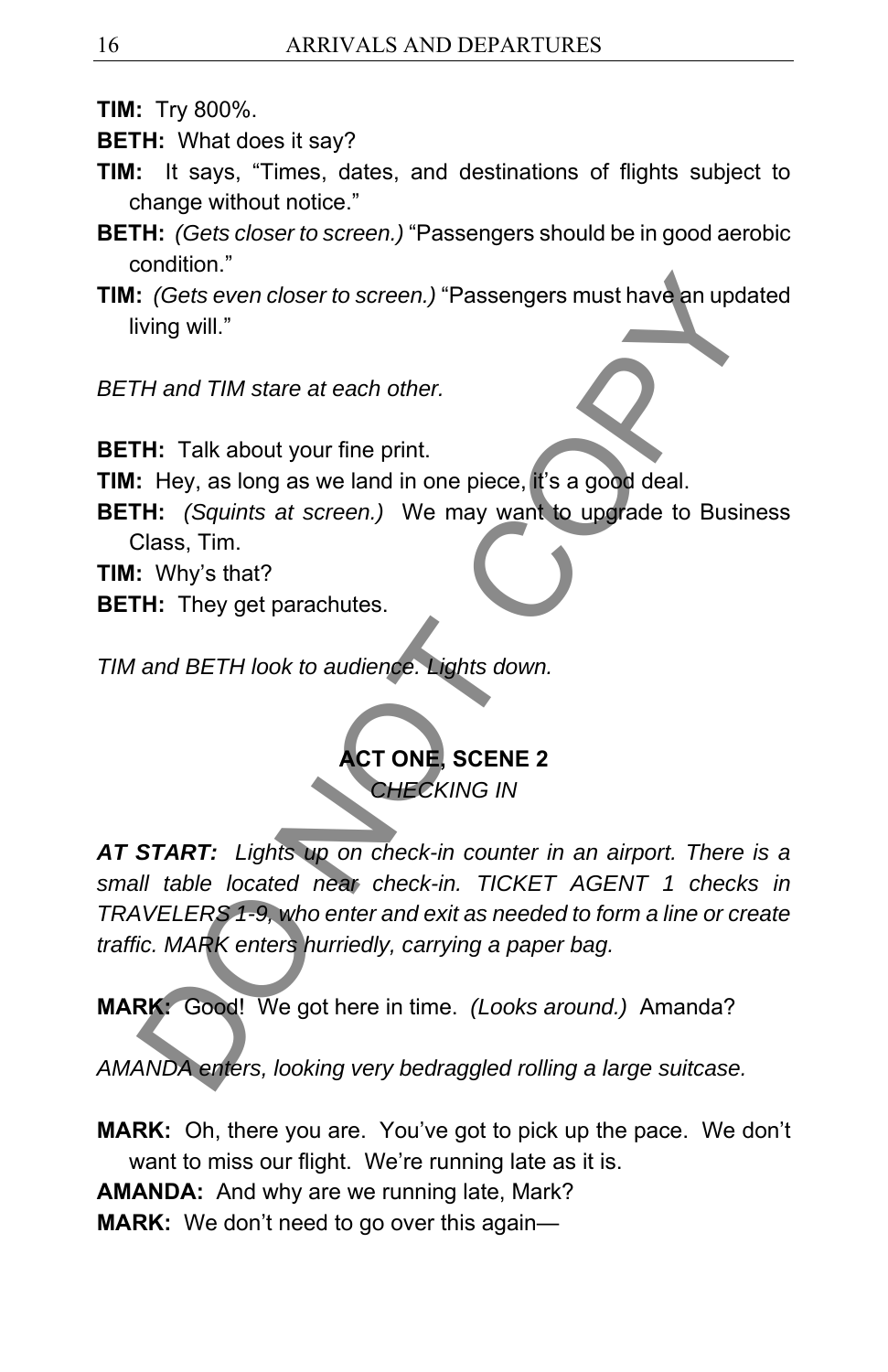- **AMANDA:** You stopped in the middle of four lanes of traffic, Mark. During rush hour.
- **MARK:** But they were little ducklings. Lost and lonely ducklings without their mother.
- **AMANDA:** I had to jump out and dash around traffic—

**MARK:** I've got that trick knee, remember.

- **AMANDA:** The only trick your knee knows is "play dead." And after dodging that Datsun and hurdling that Honda, what did I finally rescue? **EXECT ANDA:** The only trick your knee knows is "play dead. And a<br> **ANDA:** The only trick your knee knows is "play dead. And a<br>
dodging that Datsun and hurdling that Honda, what did 1 fire<br>
SRC: It's the thought that count
- **MARK:** It's the thought that counts-
- **AMANDA:** A Swiffer dust mop.
- **MARK:** Perspective is tricky on the highway, Amanda.

*AMANDA fumes at him.* 

- **MARK:** I think you are losing your perspective here.
- *AMANDA violently tips her suitcase to the ground.*
- **MARK:** Look, I'm sorry. I've always had a soft spot for ducklings. Do you forgive me?
- **AMANDA:** I guess. Right now, all I want to do is check in our bags and… *(Looks around.)* Where's your luggage?

**MARK:** *(Holds out paper sack.)* Right here.

- **AMANDA:** A paper bag? Are you kidding me?
- **MARK:** You bet. Plastic bags are clogging our oceans and strangling our dolphins.
- **AMANDA:** No, I mean, you were able to fit all you packed in a paper bag?

**MARK:** Of course.

**AMANDA:** What did you pack?

**MARK:** Two shirts, two pair of underwear, and a toothbrush.

- **AMANDA:** That's it? But we're going for four days.
- **MARK:** You can get two days out of each pair of underwear. You see, all you do is—
- **AMANDA:** I do not want to hear any more and still sleep in the same room as you.
- **MARK:** I've found that you don't need most of what you pack.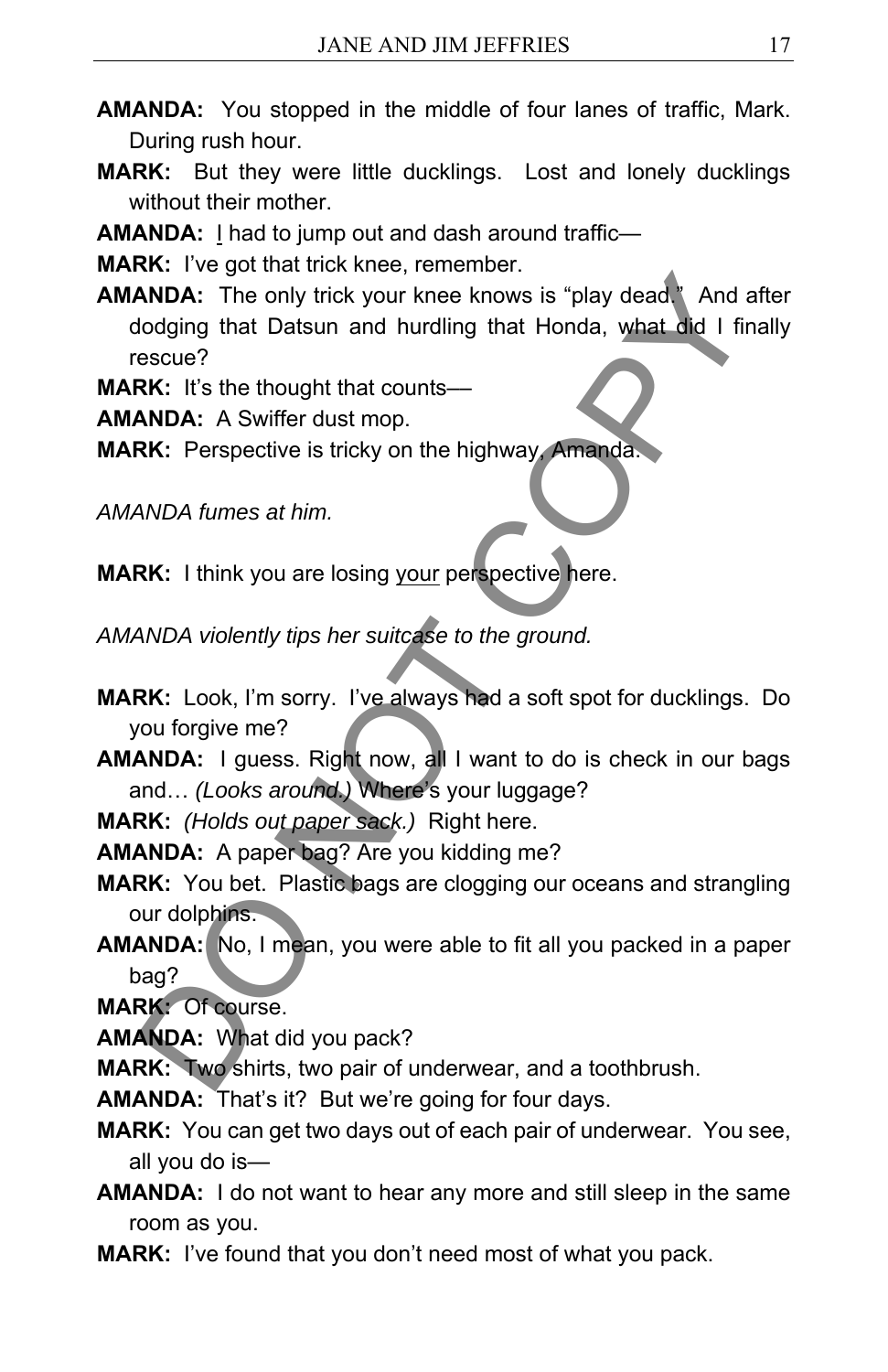**AMANDA:** I pack what I need. And shoes take up a lot of room.

**MARK:** We're only going for 4 days, but you packed 6 pairs of shoes. **AMANDA:** Trust me. I need them all.

**MARK:** That's right: I forgot that chestnut clashes with burnt umber. But now you'll have to check a bag, and they'll charge us \$50 each way. You could learn from the way I pack.

**AMANDA:** Hmm. What about deodorant?

**MARK:** I was hoping to use yours.

**AMANDA:** And toothpaste?

**MARK:** You packed that, right?

**AMANDA:** And your swimsuit, contact solution, and comb?

**MARK:** Well…

**AMANDA:** And that's why I pack a suitcase. You can pack light because I pack what you forgot.

**MARK:** No, you don't. *(Beat.)* But just in case, did you pack extra socks?

### **TICKET AGENT 1:** Next!

*MARK and AMANDA cross to the counter.* 

**TICKET AGENT 1:** Tickets and I.D., please.

**MARK:** We have them right here in Amanda's amber-colored purse.

*TICKET AGENT 1 stares at MARK, confused. AMANDA pulls out boarding passes and license. MARK gets his license.*  **EXECT AGENT 1:** To the one more in the same of the SNDA: We have a control of the SNDA: And toothpaste?<br> **RK:** You packed that, right?<br> **RK:** You packed that, right?<br> **RK:** Well... And your swimsuit, contact solution, and

**TICKET AGENT 1:** *(Types some more.)* Do you have any baggage to check?

**AMANDA:** Yes, just the one.

**MARK:** *(Starts to lift suitcase but can hardly budge it. To AMANDA.)*  What did you pack in here? Depleted uranium?

**AMANDA:** No. But I do have deodorant and a comb.

*MARK struggles with suitcase, a good moment for physical comedy. He lifts it onto the scale next to TICKET AGENT 1.*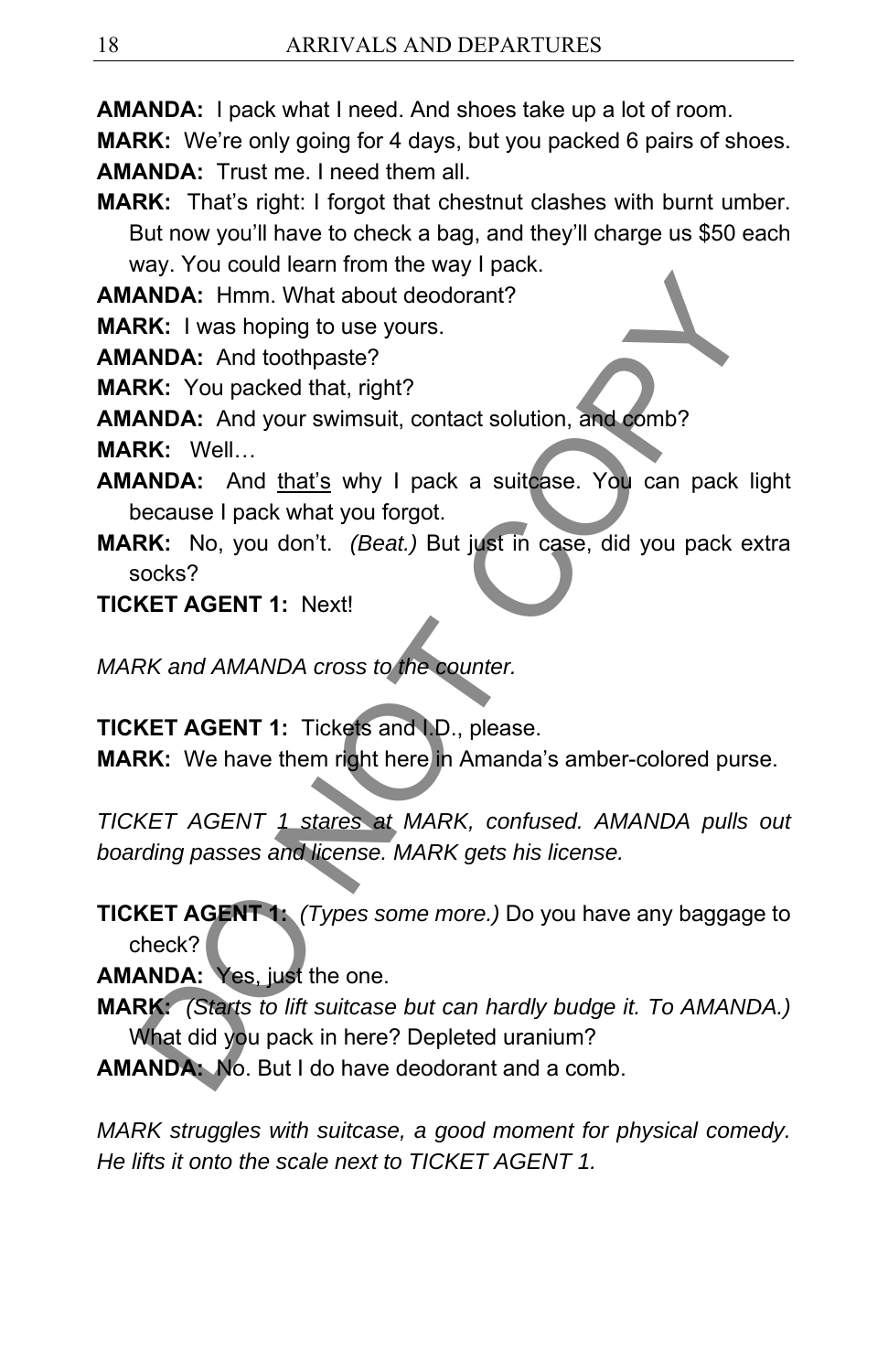- **TICKET AGENT 1:** *(Watching the scale.)* I'm afraid you're well over the weight limit, ma'am. You'll have to take out a few things or pay the extra fee.
- **MARK:** *(Simultaneously with AMANDA.)* We'll take some things out.

**AMANDA:** *(Simultaneously with MARK.)* We'll pay the extra fee.

**AMANDA and MARK:** *(To each other.)* We will?

**MARK:** They already charge too much for baggage. I don't want to pay extra.

**AMANDA:** I need everything I packed.

**MARK:** Let's just see if we can take something out.

**AMANDA:** All right. Fine.

**TICKET AGENT 1:** Please move to the side. I'll check you in when you're done.

*MARK struggles again with the suitcase and moves it to the table. MARK unzips it.* 

**MARK:** Let's see what you can do without. *(Beat while MARK scans the suitcase and holds up various shoes.)* What on earth is all of this? **EXECT THE SECT THE SECT THE SECT THE SECT THE SECT THANDA:** They already charge too much for baggage. I don't war<br>ay extra.<br>**ANDA:** I need everything I packed.<br>**ANDA:** ANDA: All right. Fine.<br>**ANDA:** ANDA: All right. Fine.

**AMANDA:** Just the essentials.

**MARK:** Seriously? *(Holds up iron.)* You packed an iron.

**AMANDA:** Hotel irons just don't work right.

**MARK:** An iron, Amanda?

**AMANDA:** It's a travel iron.

**MARK:** This is our iron from home.

**AMANDA:** Yes, but––

**MARK:** Can't you just get by with theirs this time?

**AMANDA:** Oh, all right. Take out the iron. That should do it.

**MARK:** Oh, I don't think so. Not by a long shot. And what did you use to pack this bag, a pile driver?

**AMANDA:** I watched a YouTube video on how to pack efficiently.

- **MARK:** Was step one finding a suitcase-sized black hole? *(Pulls out a container of Lysol wipes.)* Four containers of Lysol?
- **AMANDA:** I should have packed five, after I heard your underwear story.
- **MARK:** But four? Can we get rid of at least 3?
- **AMANDA:** Oh, all right.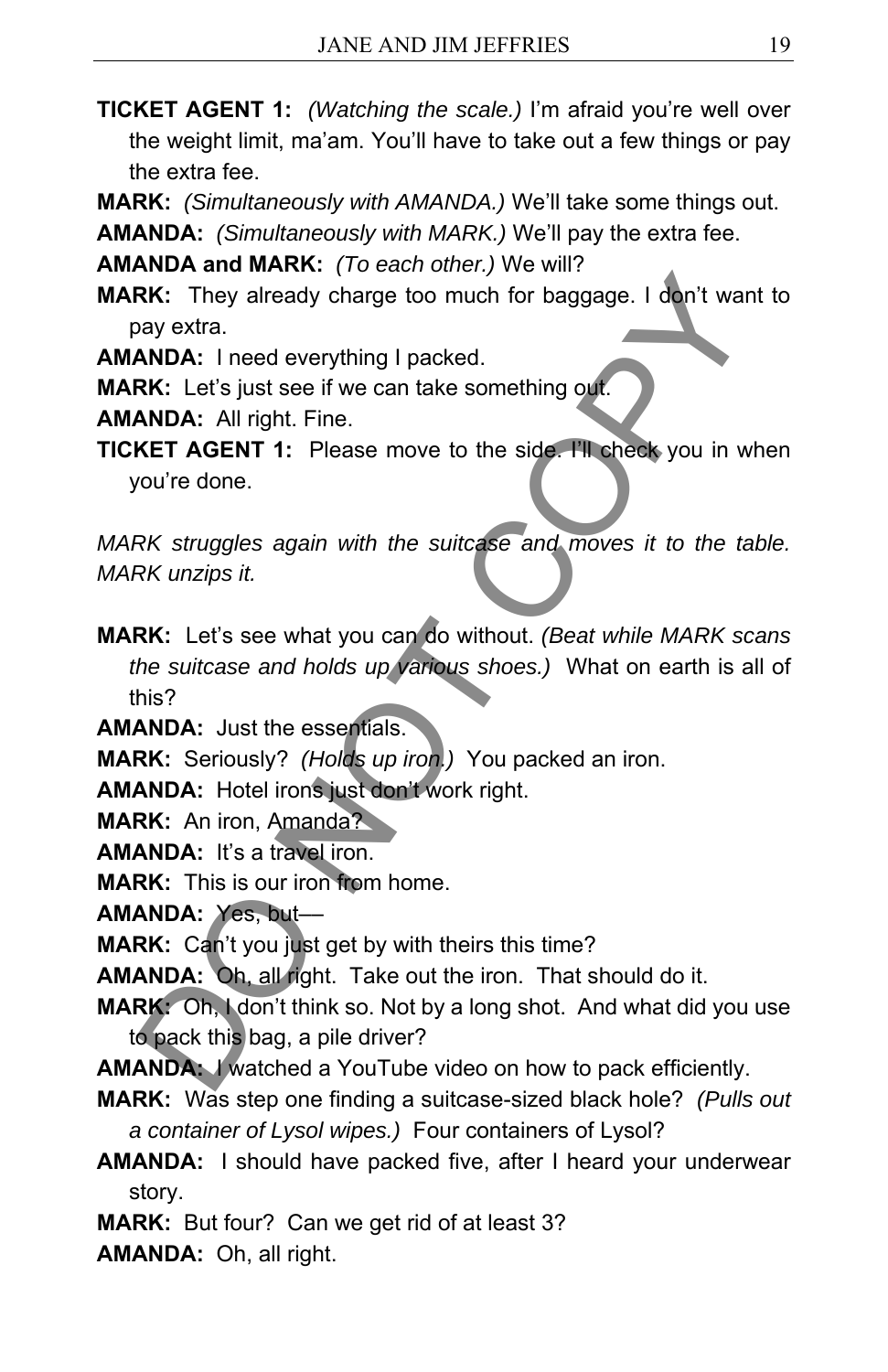*MARK removes 3 Lysol wipes.* 

- **AMANDA:** Is that enough?
- **MARK:** Not by a long shot. I am a man at the peak of his virility, and I had trouble lifting your bag.
- **AMANDA:** But I carried it out to the car and through the airport.
- **MARK:** Let's not quibble about who carried what. Besides, I lifted it onto the scale. *(Beat.)* I think I'm three inches shorter. What else do you have in here? *(Holds up wrist weights.)* Why do you have wrist weights? Name about the state of the state of the state of the state of RRK: Driver state of Name and through the scale. (Beat.) I think I'm three inches shorter. What to you have in here? (Holds up wrist weights.) Why do you have
- **AMANDA:** I wear them when I go running. That way I get an aerobic workout and a weight workout for my arms at the same time. *(Beat.)*  I'm in a constant fight against bingo wings, Mark.
- **MARK:** Bingo wings?
- **AMANDA:** It's when your triceps get flabby, and they start flapping like wings when you move your arms.
- **MARK:** They have a name for that?
- **AMANDA:** You wouldn't understand. You're a guy. It doesn't happen to guys.
- **MARK:** That's because guys have to carry the suitcases.

**AMANDA:** No. I carried it to-

- **MARK:** But you packed weights, Amanda. Weights. Knowing full well that the airlines have a weight limit. I'm taking these out.
- **AMANDA:** But what about my bingo wings?
- **MARK:** Whatever they are, you don't have them. And even if you did, it wouldn't matter to me. I love you just the way you are.
- **AMANDA:** So, you don't think I should lose some weight?
- **MARK:** Oh, you should definitely lose some weight.

# **AMANDA:** What?

- **MARK:** From your suitcase. So, I'm taking out these weights. *(Removes weights then pulls out a metal box. He struggles to lift it.)* What is this?
- **AMANDA:** A strongbox.
- **MARK:** What?
- **AMANDA:** I made it myself to protect our valuables and credit cards. People can scan your credit cards remotely now, you know.
- **MARK:** A steel box stops people from scanning your credit cards?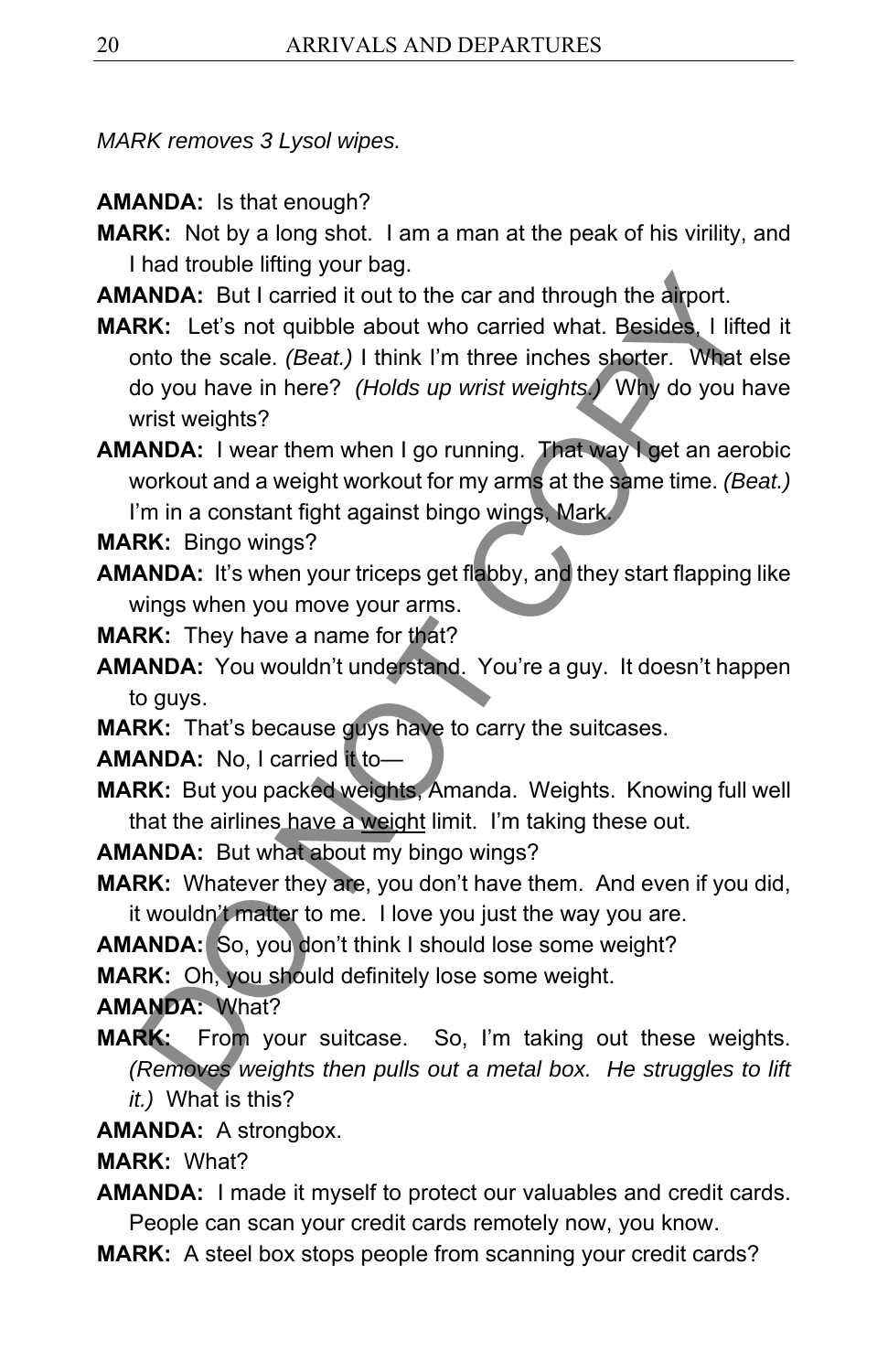**AMANDA:** Nope. That's why I lined the box with lead.

- **MARK:** What?
- **AMANDA:** I also have steel bolts and one-inch steel cable, so I can bolt the box to the floor in our hotel room. I stuffed them in the box, for now.
- **MARK:** Look, I know our last vacation was a little traumatic—
- **AMANDA:** While we were sleeping, a mime burgled our hotel room, Mark. A French mime.
- **MARK:** Yeah, I never heard him coming.
- **AMANDA:** He stole everything. Even my shoes.
- **MARK:** Yeah. He must have had a very large sack.
- **AMANDA:** Well, no one's going to get our stuff on this trip.
- **MARK:** The plane is not going to get off the ground on this trip. We're flying in a Boeing 737, not a C-130 cargo transport.
- **AMANDA:** But—
- **MARK:** I'm afraid we can't take it with us, Amanda. It's too heavy. It's also a lead poisoning risk.
- **AMANDA:** Oh, all right. Is that good now?
- **MARK:** *(Removes steel box.)* That should do it. *(Zips up the suitcase.)*
- **AMANDA:** Okay, let's check the suitcase then you can run the extra stuff to the car.

*MARK struggles to lift the suitcase and returns it to ticket counter.* 

- **TICKET AGENT 1:** *(Weighs suitcase.)* That's fine now. *(Tags it, lifts it effortlessly, and tosses it back; she points to MARK's paper bag.)*  Do you have a second bag to check? **EXECUTE ANDA:** While we were sleeping, a mime burgled our botel rollar and the were sleeping, a mime burgled our botel rollar that. A French mime.<br>**RK:** Yeah, I never heard him coming.<br>**RK:** Yeah, I never heard him coming
- **MARK:** *(Pats bag proudly.)* Nope. This is my carry-on.
- **TICKET AGENT 1:** I'm sorry, sir, but that does not fit our regulation carry-on dimensions.
- **MARK:** Are you kidding? What are the dimensions?
- **TICKET AGENT 1:** *(Plops down a very small container.)* It must be able to fit in that.
- **MARK:** *(Aggravated, he crumples his sack until it is small enough to fit. He stuffs it into the container, wipes sweat from his forehead, then punches the bag into the container.)* There. It fits!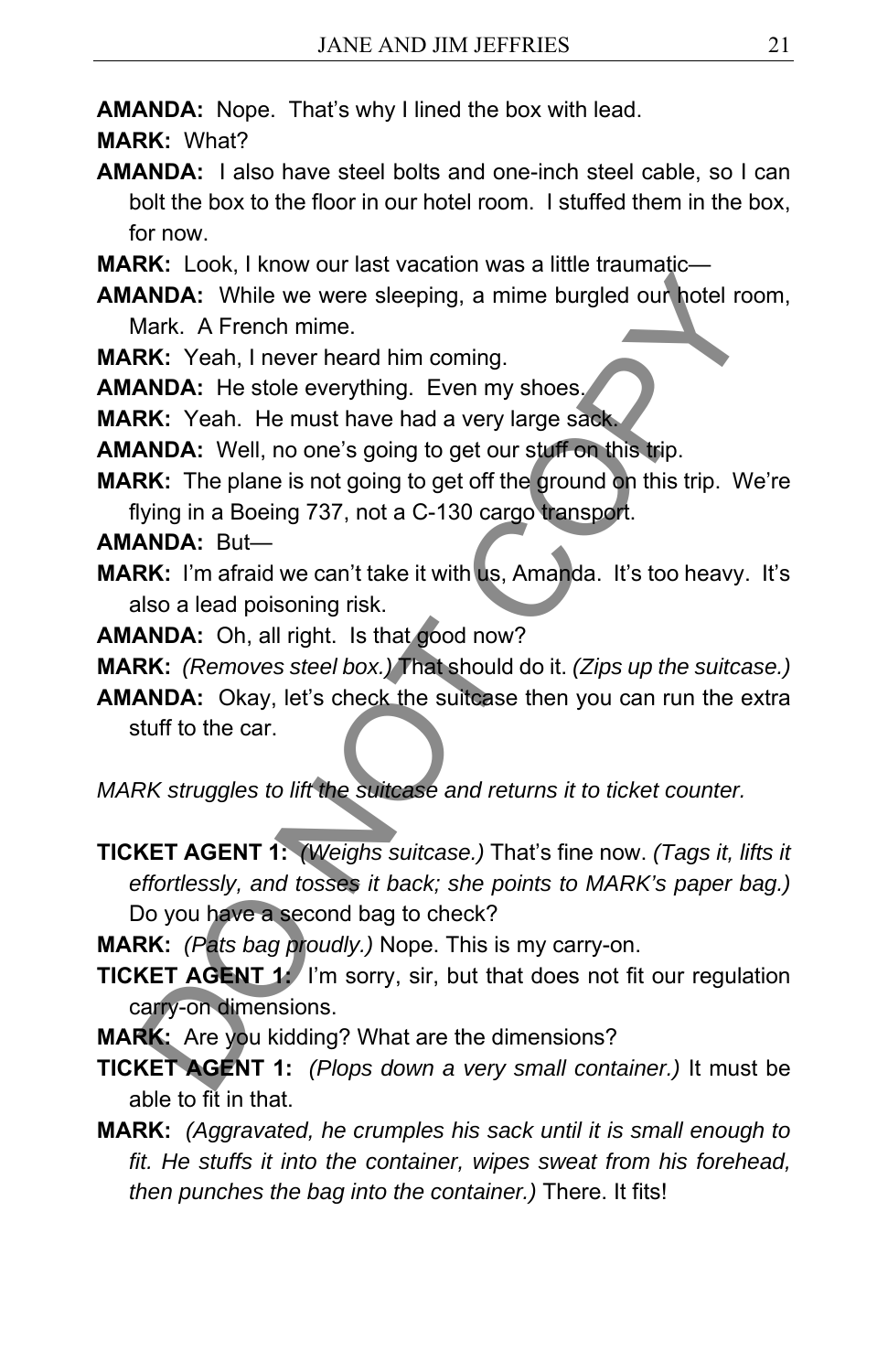- **TICKET AGENT 1:** *(Stares at MARK as if he's crazy.)* Very good, sir. May I scan your credit card?
- *MARK hands credit card to TICKET AGENT 1.*
- **TICKET AGENT 1:** Thank you. *(Scans the card and hands it back.)*  Have a nice flight.

*AMANDA and MARK cross back to the table.*

**MARK:** You see? We dodged the overweight baggage fee, and my carry-on fits. *(Shakes out the sack.)* I hope I didn't wrinkle my shirts. **AMANDA:** You take all of this back to the car. I'll meet you at the gate. **MARK:** Right. *(Starts gathering items.)*  **AMANDA:** Remember, we're parked at 21Z. **MARK:** Okay. *(Gathers more frantically.)*  **AMANDA:** And you've got fifteen minutes! *(Exits.)*  National MARK cross back to the table.<br>
Have a nice flight.<br>
ANDA and MARK cross back to the table.<br>
RK: You see? We dodged the overweight baggage fee, and<br>
rarry-on fits. (Shakes out the sack.) I hope I didn't winkle my s

*MARK frantically gathers items, drops them, regathers and drops items until he exits.* 

**TICKET AGENT 1:** Who travels with just a paper sack?

*Lights down.*

### **ACT ONE, SCENE 3**  *SCANNERS*

*AT START: Lights up on security section. ADELINE arranges various strange objects on a table then inspects her scanner as DANNY enters.* 

**ADELINE:** Welcome to the big time, kid.

- **DANNY:** I wouldn't really characterize myself as a kid. I moved out of my mom's basement a long-
- **ADELINE:** Kids should be seen and not heard. You know what I mean? *(Beat.)* I said do you know what I mean?
- **DANNY:** But you just said I should be seen and not heard––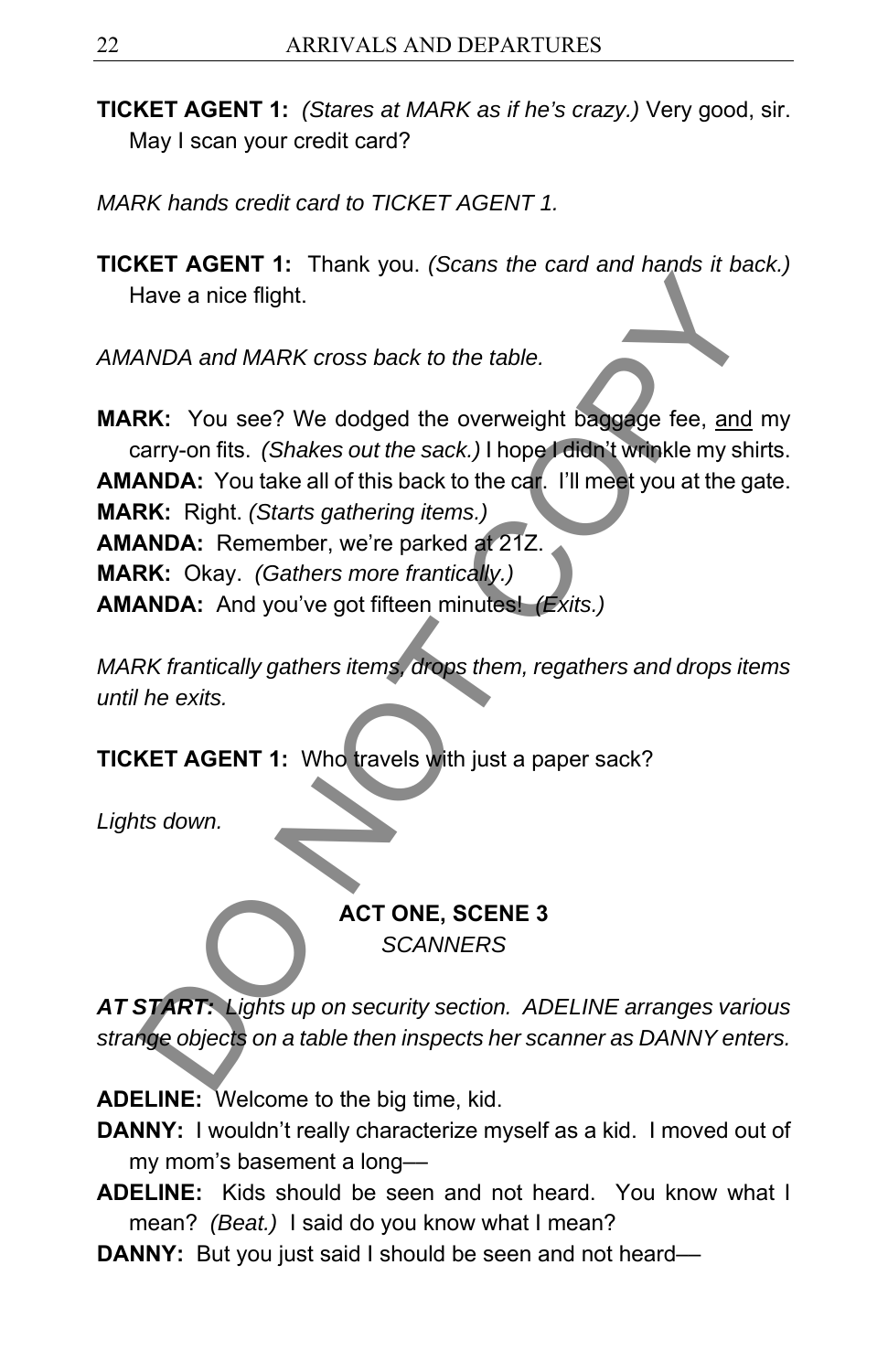- **ADELINE:** You know what I mean, rook. This job is the most important job in the world. The national security of the U.S. of A rests squarely on our shoulders. Terrorists, drug runners—
- **DANNY:** Pretzel smugglers.
- **ADELINE:** Excuse me?
- **DANNY:** It's a joke. They might sell the pretzels during the flight.
- **ADELINE:** *(Glares at DANNY.)* I don't see how smuggling and selling contraband is a joke.
- **DANNY:** No, I guess you wouldn't.
- **ADELINE:** We caught an 84-year old woman trying to smuggle a fifth of Jack Daniels onto her flight to Provo.
- **DANNY:** Did she hide it in her artificial hip flask?

*Stare from ADELINE.* 

**DANNY:** Sorry, another joke.

- **ADELINE:** I do not see how hip replacement surgery is funny. No, she was drinking whiskey from her cane.
- **DANNY:** Wow.
- **ADELINE:** Almost put a man's eye out. Another time, I personally caught a woman trying to smuggle a 3.5-ounce bottle in her carryon bag.
- **DANNY:** What was in the bottle?
- **ADELINE:** You are such a newb. The contents of the bottle don't matter. The limit is 3.4 ounces. 3.5 ounces is clearly a violation of TSA protocol. We were none too gentle as we hustled her off to the "intensive search" room. ILINE: Clares at DANNY.) I don't see how smuggling and set<br>
LINE: (Glares at DANNY.) I don't see how smuggling and set<br>
scontraband is a joke.<br>
NY: No, I guess you wouldn't.<br>
NOT: No, I guess you wouldn't.<br>
NOT: Did she hi
- DANNY: "Intensive search?" For a little bottle? Isn't that against, like, the Fourth Amendment?
- **ADELINE:** What are you, a lawyer for the ACLU?

**DANNY:** No, I just––

- **ADELINE:** This is national security, we're talking. Where will your Fourth Amendment be when the U.S. of A is a smoking ruin?
- **DANNY:** I don't see how an extra tenth of an ounce of some liquid is going to cause the fall of the national government.
- **ADELINE:** It starts with a tenth of an ounce, tenderfoot, but it ends with napalm raining down on every young mother and child on the American continent.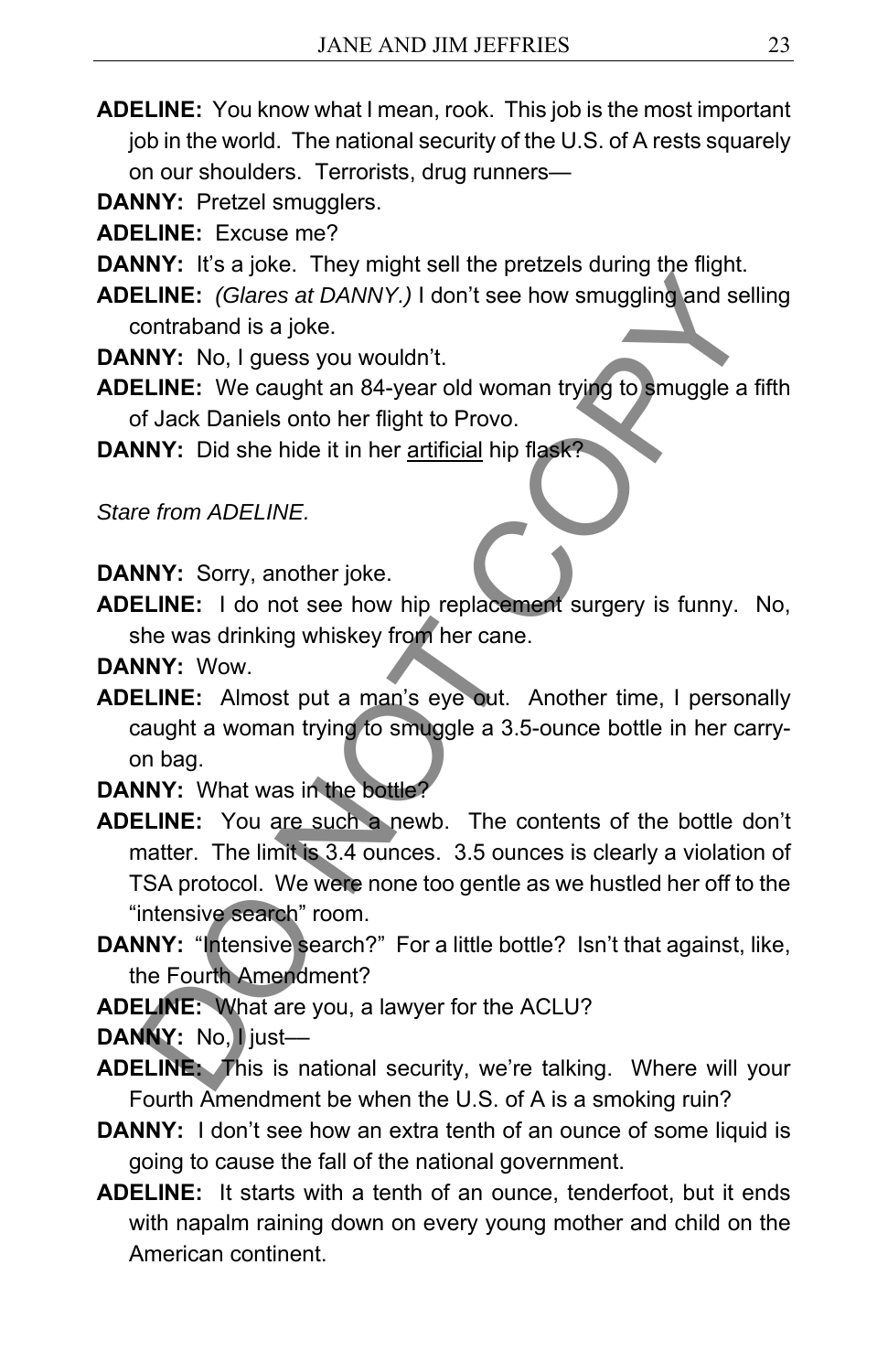**DANNY:** *(Hesitant.)* Okaaay.

**ADELINE:** Don't underestimate what a serious job this is.

**DANNY:** I'm not.

**ADELINE:** That's more like it. Now, since this is your first day of training, you'll do the scanning while I supervise. Also, today we will be testing the new scanners. *(Hands scanner to DANNY.)* 

**DANNY:** This looks impressive.

- **ADELINE:** This is cutting edge technology. It picks up a lot more than the old ones do.
- **DANNY:** I read that the old ones were pretty invasive.

**ADELINE:** Hey! *(Looks around.)* Don't ever use the word "invasive." We say that the new scanners provide better security for our great nation.

**DANNY:** Okay…

**ADELINE:** *(Stares at DANNY.)* Now, you'll see that it's handheld and looks like your typical cellphone.

*MICHAEL enters.* 

**ADELINE:** Ah, here comes our first suspect.

**DANNY:** You mean traveler.

**ADELINE:** Let's get something straight: we don't work for the airline. We work for Uncle Sam*. (To MICHAEL.)* Sir, if you could step this way, please. My associate will do a completely routine scan. *(To DANNY.)* Scan his whole body, starting with his feet. MY: This looks impressive.<br>
NNY: This looks impressive.<br>
ELINE: This is cutting edge technology. It picks up a lot more the old ones do.<br>
NNY: Iread that the old ones were pretty invasive.<br>
NNY: Iread that the old ones wer

**DANNY:** *(Scans MICHAEL's feet.)* Wonder Woman socks?

**MICHAEL:** They were a gift from my daughter.

**DANNY:** *(Scans waist.)* With matching boxers?

**MICHAEL:** A gift from my wife.

**DANNY:** *(Scans side of waist.)* A golden lasso?

- **MICHAEL:** Also from my wife. *(Beat.)* It's the Lasso of Truth. What can I say? I'm going to a political convention in Vegas. A little truth will be refreshing.
- **ADELINE:** You, sir, have an unhealthy obsession with Wonder Woman.
- **MICHAEL:** But she's so good at fighting Nazis. *(Looks at ADELINE.)*  As a matter of fact, I could use her magic boomerang tiara just now.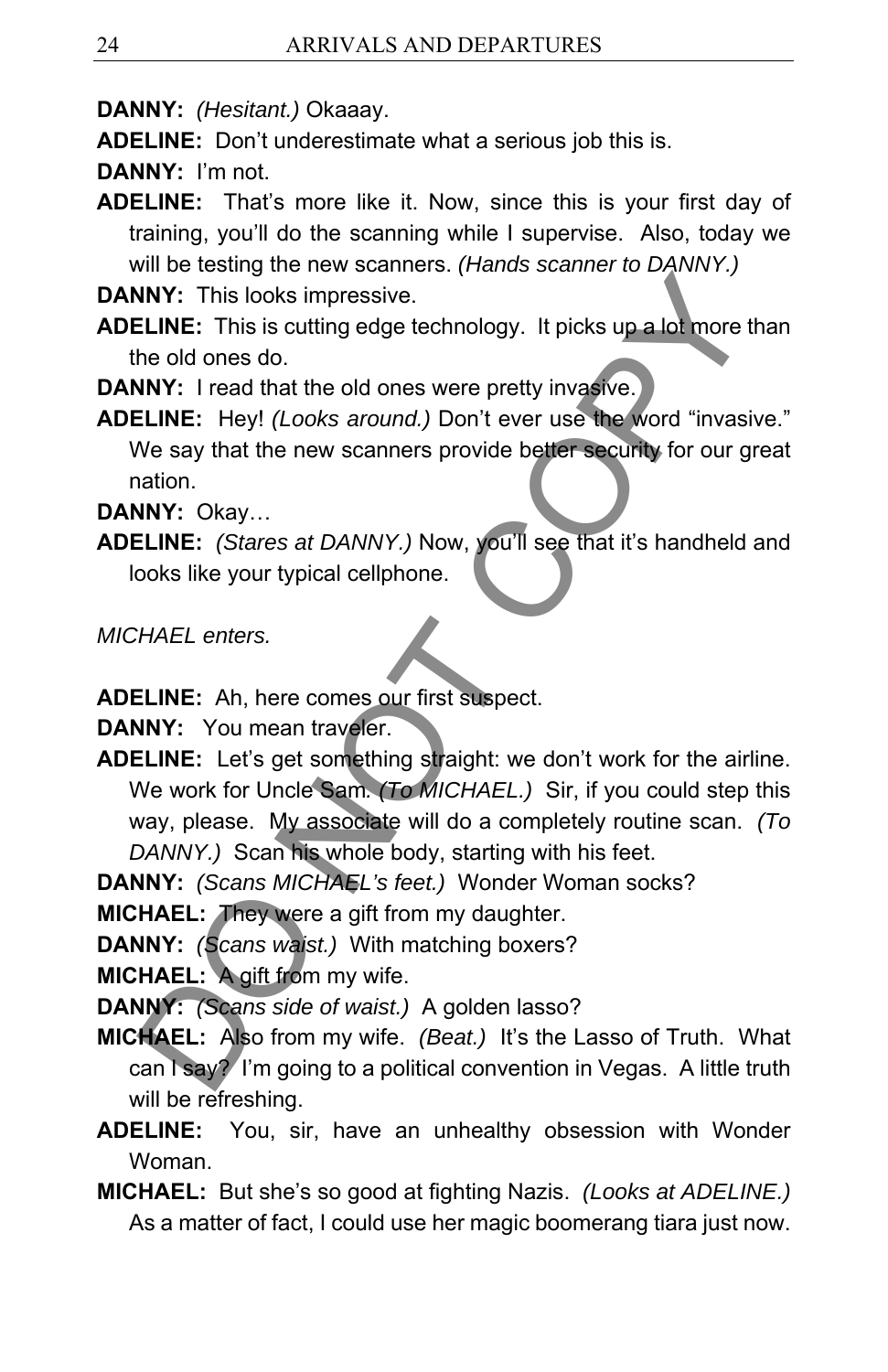**ADELINE:** While I have a great deal of respect for all Amazonians, you, sir, are not an Amazon.

**MICHAEL:** I self-identify as a DC superhero.

**ADELINE:** Lines must be drawn. You are delusional. You will have to go to the "intensive search" room.

*ADELINE signals SECURITY GUARD who enters and crosses to MICHAEL.* 

**MICHAEL:** You can't do this. I'm a member of the Justice League!

**DANNY:** You would never admit to that, especially if you watched the movie.

*SECURITY GUARD exits escorting MICHAEL offstage. ADELINE speaks to DANNY.*

**ADELINE:** Let me see your scanner. It needs to be adjusted.

**DANNY hands scanner to ADELINE** 

- **DANNY:** I should say so. That revealed way too much. It will take years of counseling before I get the image of the Wonder Woman boxers out of my head. ELINE signals SECURITY GUARD who enters and crosse.<br>
HAEL: You can't do this. I'm a member of the Justice League<br>
NNY: You would never admit to that, especially if you watched<br>
novie.<br>
CURITY GUARD exits escorting MICHAEL
- **ADELINE:** *(Adjusts and hands scanner back to DANNY.)* That should be the proper adjustment.

**DANNY:** Good.

*MONICA enters.* 

**DANNY:** I'm really uncomfortable seeing so much.

- **ADELINE:** You'll need to get over that. *(Signals to MONICA.)* This way, ma'am.
- **DANNY:** *(Starts scanning MONICA'S back and stops around the kidney area.)* Aha!

**ADELINE:** What is it?

- **DANNY:** It looks like this woman is smuggling diamonds. Right about… here. *(Pokes MONICA's side with the scanner.)*
- **MONICA:** Ow! *(Gives him a pained look.)*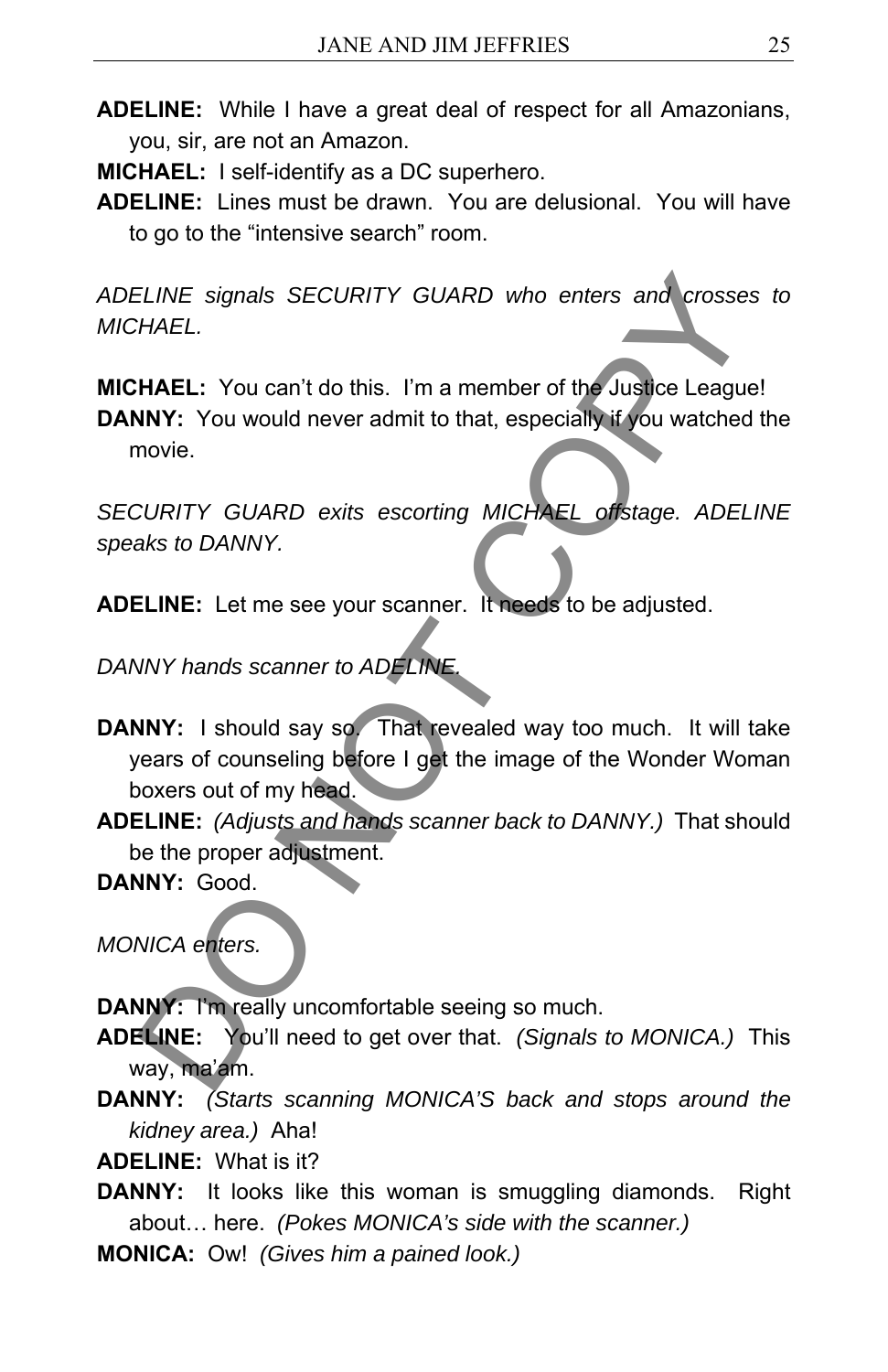**DANNY:** *(Pokes once more.)* Huh. I don't feel anything.

**MONICA:** *(Slaps DANNY on the arm.)* Do you feel that?

**ADELINE:** Give me that scanner. *(Takes scanner from DANNY and scans MONICA's back.)* Those aren't diamonds. Those are kidney stones.

**MONICA:** Painful kidney stones.

**DANNY:** Oops.

**ADELINE:** *(Continues scanning.)* You've also got a bulging disc between L2 and L3 in the lumbar region.

**MONICA:** *(To DANNY.)* Which wasn't helped by your poking.

**ADELINE:** Ma'am, you may proceed on toward your gate. We apologize for any inconvenience.

**MONICA:** Inconvenience? Is that what you're calling it now? *(Exits in a huff.)* 

**DANNY:** *(Frustrated.)* I thought you said you adjusted that thing.

**ADELINE:** I did.

**DANNY:** But it was more extreme. Not less. That's wrong!

**ADELINE:** Wrong? "Extremism in the defense of liberty is no vice." *(Starts fiddling with scanner.)* 

**DANNY:** What?

**ADELINE:** Barry Goldwater.

**DANNY:** Who's he?

**ADELINE:** The greatest man never elected president. *(Gives scanner back to DANNY.)* There. Now you can try scanning baggage.

**DANNY:** *(Points offstage.)* But the baggage scanner is over there. I thought we were scanning people. NIV: Oops.<br>
NIV: Oops.<br>
NIV: Oops.<br>
ELINE: *(Continues scanning.)* You've also got a bulging<br>
eltween L2 and L3 in the lumbar region.<br>
NICA: *ITo DANNY.)* Which wasn't helped by **your poking.**<br>
NICA: *ITo DANNY.)* Which wa

**ADELINE:** We are.

**DANNY:** But––

*SAM enters.* 

**ADELINE:** Here comes our next perp. Get ready. *(To SAM.)* Please step this way, ma'am.

**SAM:** I don't know why I was sent over here.

**ADELINE:** This is just a random check, ma'am.

**DANNY:** *(Starts scanning.)* This is… what?

**ADELINE:** What do you see?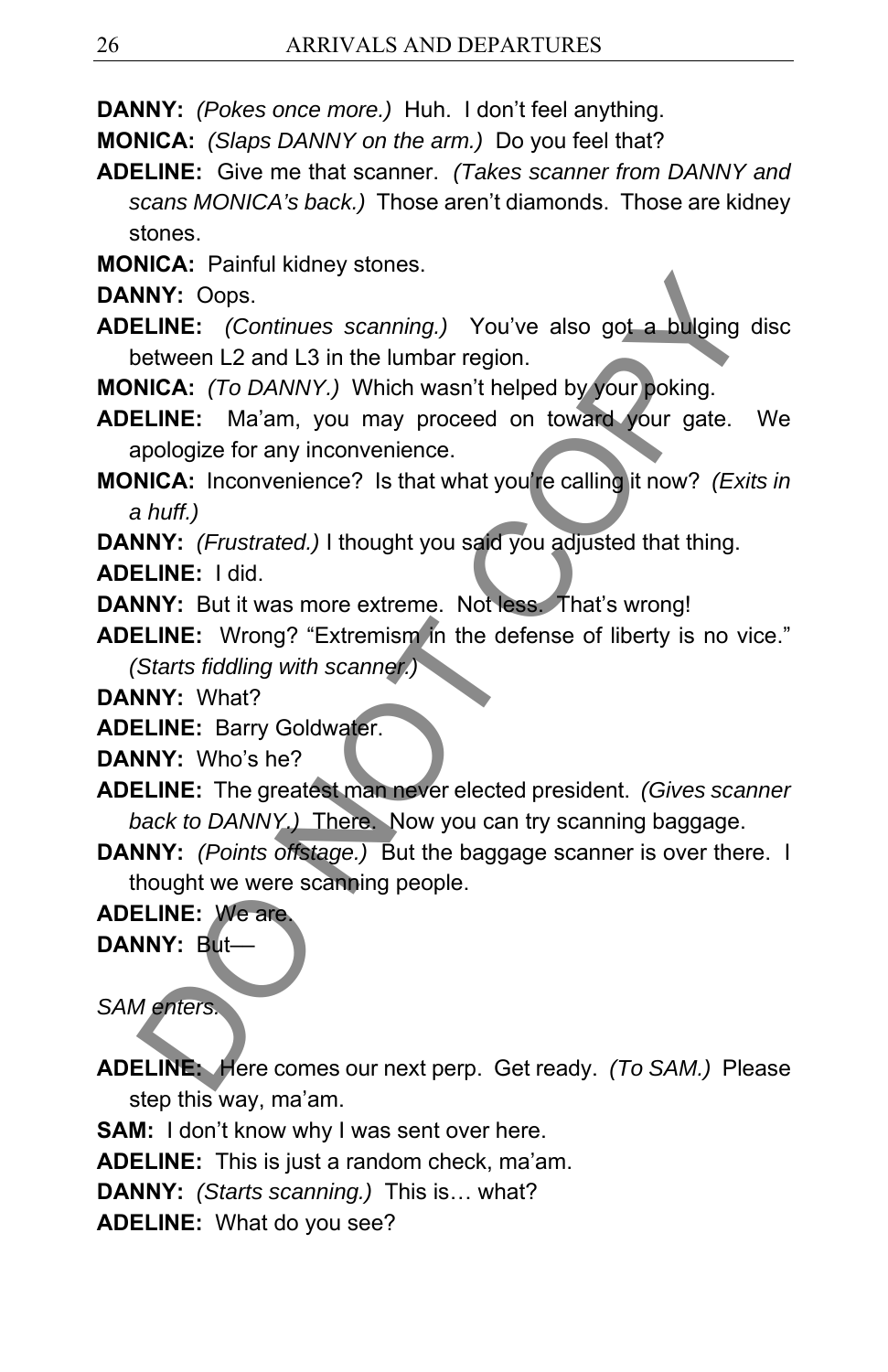- **DANNY:** I see… an old car? *(Looks at scanner.)* What's wrong with this thing?
- **ADELINE:** Nothing's wrong with it. Keep going. *(Looks over DANNY'S shoulder.)* A 1978 AMC Gremlin.

**SAM:** How on earth––

**ADELINE:** Can you explain the car, ma'am?

**SAM:** How do you know about the Gremlin?

**ADELINE:** I'm asking the questions here. Can you explain the car?

**SAM:** *(Hesitant.)* Yes.

- **ADELINE:** Well, start talking.
- **SAM:** It was a 1978 Gremlin with 237,000 miles. My family couldn't afford a nice car.

**ADELINE:** And?

**SAM:** That's what I drove to school—a 20-year-old Gremlin. Everyone at school laughed at me. Everyone.

**DANNY:** *(Looks at scanner.)* What is this doing?

**ADELINE:** *(To DANNY.)* The new scanners also pick up emotional baggage. *(To SAM.)* You are free to proceed. Your baggage poses no threat to national security. But you should know that the Gremlin was at the apex of automotive dependability and durability. **ELINE:** University and the Gremlin?<br> **ELINE:** How do you know about the Gremlin?<br> **ELINE:** I'm asking the questions here. Can you explain the care<br> **I.:** (*Hesitant.*) Yes.<br> **ELINE:** Well, start talking.<br> **A:** It was a 19

*SAM exits, confused.* 

**ADELINE:** *(To DANNY.)* I still have the Gremlin that I bought at a government auction for cars seized from drug kingpins.

**DANNY:** I just can't believe that.

- **ADELINE:** It's true. You can't believe how many drug addicts have sullied the good name of the Gremlin. Drug runners should stick to Pintos.
- **DANNY:** What? No! I can't believe that we can scan emotional baggage with this thing. This is just wrong!

**ADELINE:** I'm starting to wonder if you're cut out for this job.

- **DANNY:** I thought the job was to look for suspicious people? We're looking at emotional baggage now? What is the use in that?
- **ADELINE:** If we know what motivates people, we can predict their intentions. And if we can predict their intentions, we can arrest them before a crime is committed. A pre-emptive strike.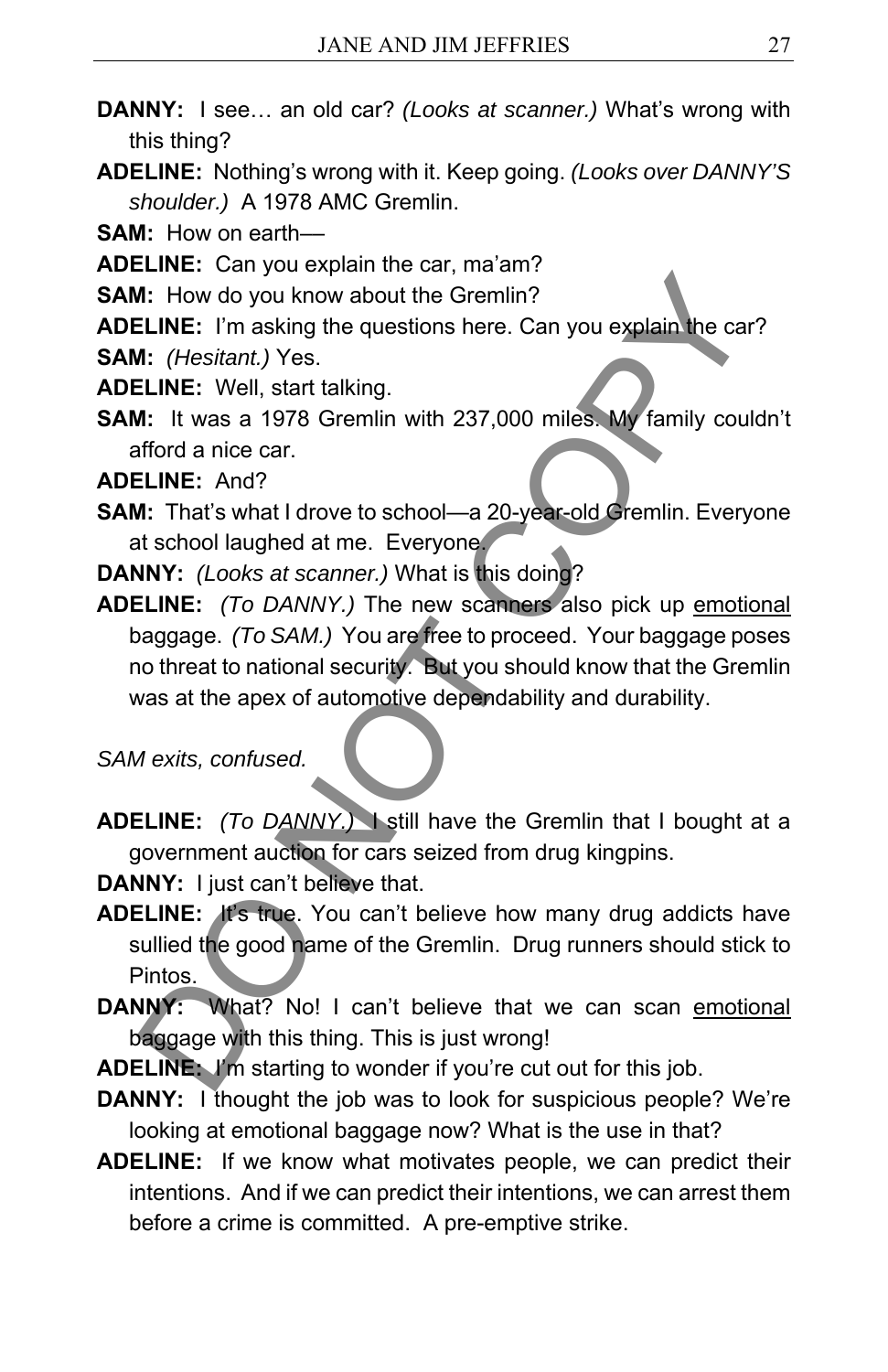- **DANNY:** That's, that's like the thought police. *(Blank look from ADELINE.)* You know, 1984.
- **ADELINE:** When President Ronald Reagan was re-elected. A great year. So, what is your point?
- **DANNY:** Freedom of thought is our most basic right!
- **ADELINE:** And some freedoms must be sacrificed to ensure the security of our great country.

**DANNY:** But our country isn't great if we sacrifice all of our freedoms.

**ADELINE:** Look, if you want a political debate, then run for office. We don't have time for this right now.

*DREW enters.* 

- **ADELINE:** Here comes our next suspect. *(To DREW.)* Sir, if you could just step this way.
- **DREW:** What is the meaning of this?
- **ADELINE:** This is just routine, sir. A quick scan and you'll be on your way.

**DREW:** But I've already been scanned. No alarms went off.

**ADELINE:** Sir, please. Okay, rook, scan him.

**DANNY:** I don't want to.

**ADELINE:** Look, this is your job. You've got to make a choice. Do you want your principles or your pay?

**DANNY:** I've got to make a stand.

**ADELINE:** That's fine. I'm sure your mom still has your bed in the basement. Along with your Pokémon *(Pronounce it Po-Kee-Man.)*  cards. Control of our geat country.<br>
Security of our great country.<br>
NNY: But our country isn't great if we sacrifice all of our freedor.<br>
ELINE: Look, if you want a political debate, then run for office.<br>
ELINE: Here comes our n

**DANNY:** Magic the Gathering.

**ADELINE:** Whatever.

**DANNY:** *(Hesitates.)* Oh, all right. *(Scans DREW).* A lottery ticket?

- **DREW:** *(Confused.)* I am not carrying a lottery ticket. I don't play the lottery.
- **DANNY:** A pack of cigarettes?

**DREW:** I don't gamble or smoke. Ever since my father…

**ADELINE:** Yes?

**DREW:** I don't see what any of this has to do with catching a plane.

**ADELINE:** We are in charge of security, sir.

**DREW:** So?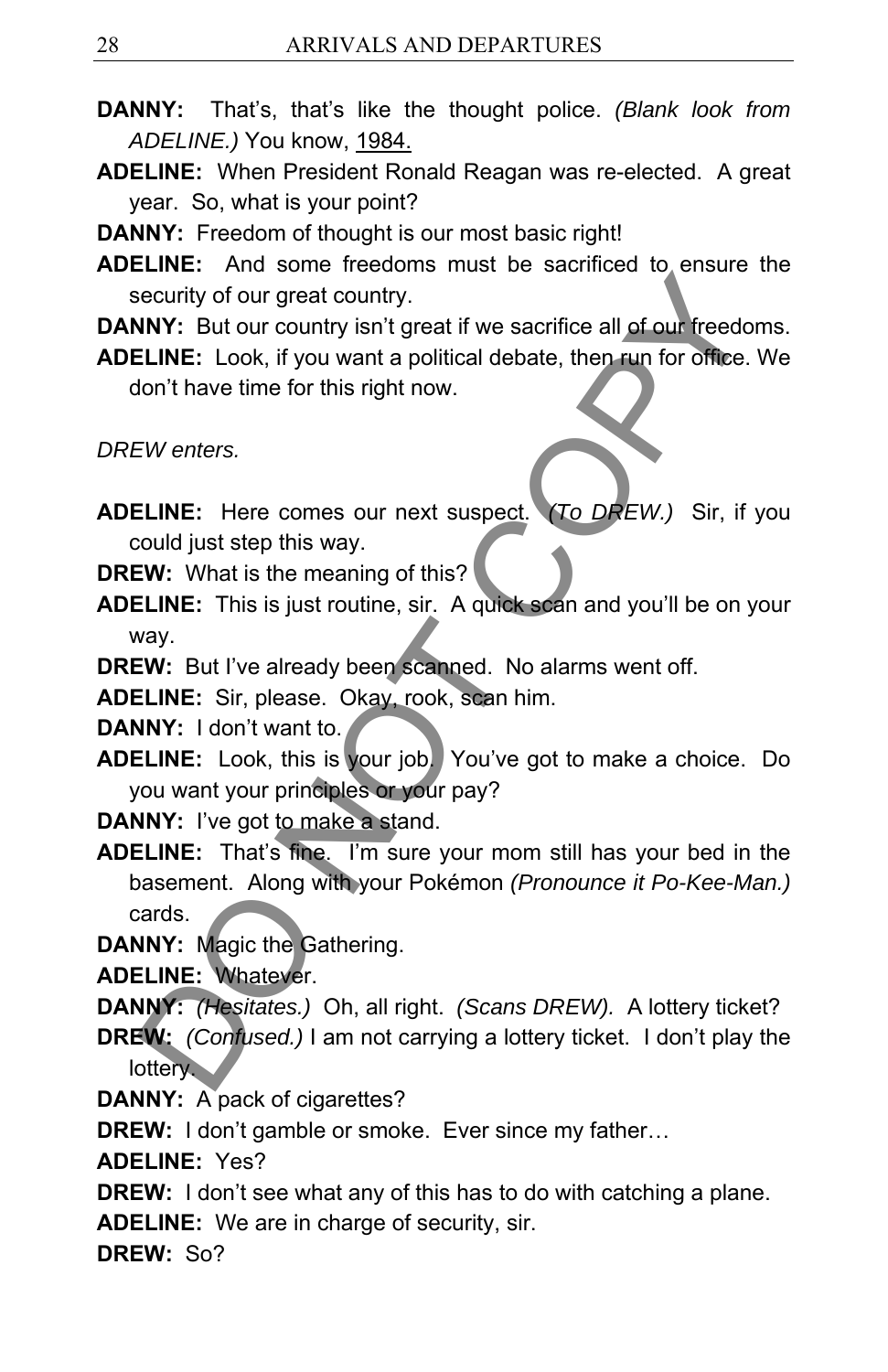**ADELINE:** So, if you are carrying any baggage that is a threat to the safety of the other passengers, we have to know that.

**DREW:** I'm not carrying any baggage.

**ADELINE:** The lottery ticket and the pack of cigarettes?

**DREW:** I told you I'm not-

**ADELINE:** And your father?

**DREW:** I don't want to talk about it.

**ADELINE:** Of course. You have the right to remain silent.

**DREW:** Good.

**ADELINE:** However, you do not have the right to an airline flight. If you do not answer our questions, you will not be allowed to board.

**DREW:** *(Shocked.)* Can you do that?

- **ADELINE:** I can and will. Now, tell me about the lottery ticket and the pack of cigarettes.
- **DREW:** How do you know about—
- **ADELINE:** Just answer my question, sir.

**DREW:** *(Pause.)* Okay… my dad, I mean, my father went out to get a pack of cigarettes. Maybe a lottery ticket. He said it was his lucky day.

**ADELINE:** And?

**DREW:** And what?

**ADELINE:** That's not all. Tell me the rest.

**DREW:** He never came back, all right? He never came back. Even though every time I heard a car slow down near our house…. Anyway, it must have been his lucky day. Is that all you want?

**ADELINE:** Any thoughts of suicide? Self-harm?

**DREW:** How dare you?

- **ADELINE:** If you get on that plane with those thoughts––
- **DREW:** You know, maybe you're right. Maybe I shouldn't get on that plane. A convention about new furniture lines doesn't seem that important to me right now. I guess I should deal with some issues. **ADELINE:** An excellent idea, sir. EW: I don't want to talk about it.<br>
ELINE: Of course. You have the right to remain silent.<br>
ELINE: Of course. You have the right to remain silent.<br>
CW: Good.<br>
CO not nawer our questions, you will not be allowed to boat<br>
CW

**DREW:** And you are one of those issues.

**ADELINE:** What? Is that a threat?

**DREW:** Oh, no. I plan to follow through. I can't really afford a lawyer, but I'll do everything I can to put a stop to these searches. You will see me again.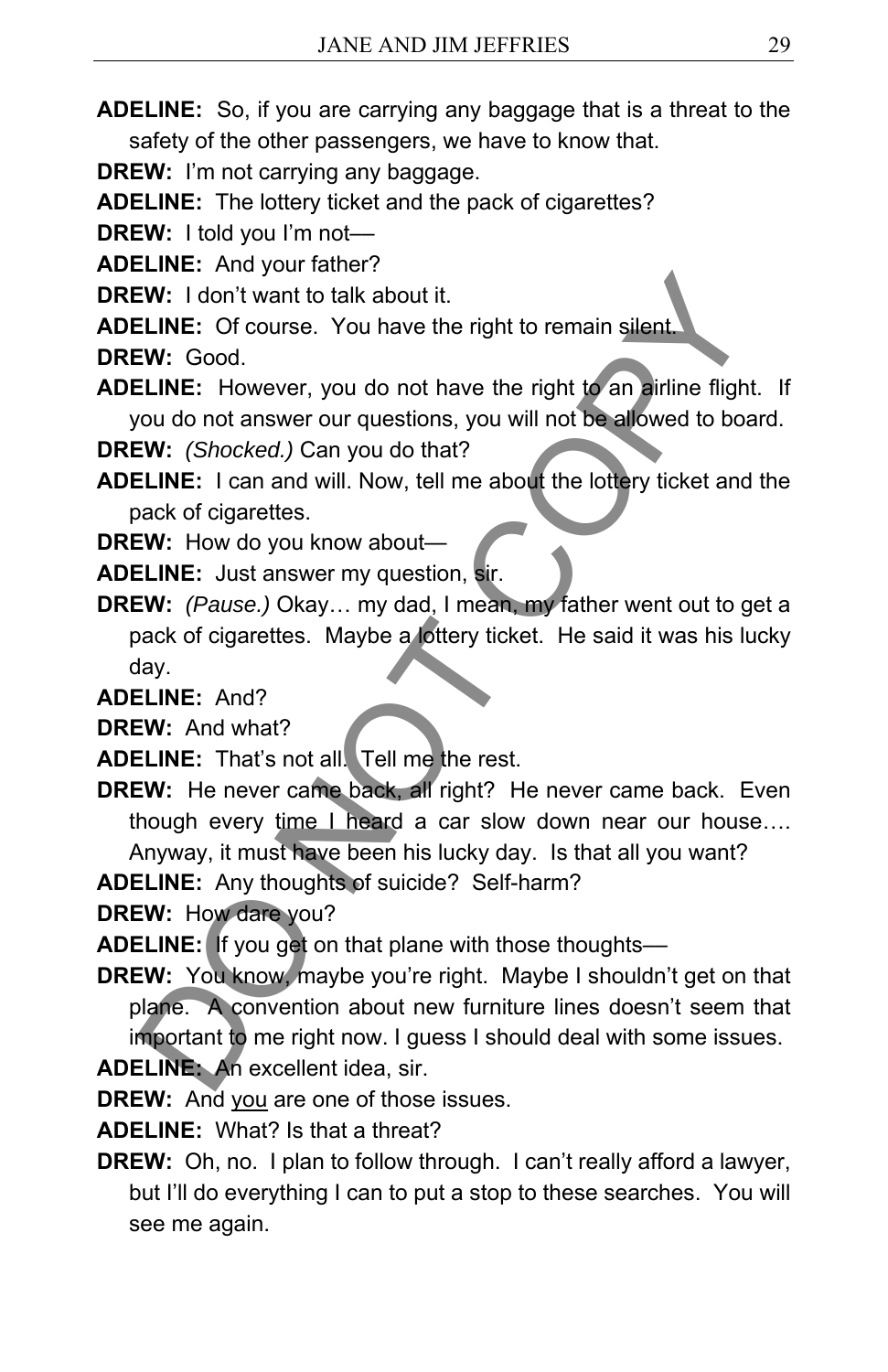*DREW exits. An awkward pause ensues. DANNY smiles.* 

- **ADELINE:** What are you smiling at?
- **DANNY:** Somebody stood up to you.
- **ADELINE:** Not me. I'm just an instrument of our national security. We all have to sacrifice some freedoms in order for everyone to be safe.

**DANNY:** But you want us to sacrifice all freedom.

- **ADELINE:** Look, this is your job, and you've got to make a choice. As I said before, do you want your principles or your pay?
- **DANNY:** *(Hands scanner to ADELINE.)* Someone has to make a stand.
- **ADELINE:** And you are that hero?

**DANNY:** I'm willing to make sacrifices for our liberty.

- **ADELINE:** Liberty, huh? Then I guess you won't mind if I take a few. *(Starts scanning DANNY.)*
- **DANNY:** What are you doing?
- **ADELINE:** Scanning your baggage. It looks like you go to some very interesting places on the internet.
- **DANNY:** What? I didn't mean—
- **ADELINE:** And that's the least of it. You made a fool of yourself at that party. You were drunk, and you knew it.

**DANNY:** Stop.

**ADELINE:** You could barely get the key into the ignition.

**DANNY:** I said stop.

**ADELINE:** The father and mother died. They left a 2-year-old girl.

- **DANNY:** Please. I need this job.
- **ADELINE:** Lucky for you, you were a juvenile, so this didn't show up on your record.
- **DANNY:** *(Snatches the scanner.)* What do you want?
- **ADELINE:** A world where there are no secrets, Danny. A world where everyone is safe. *(Pause.)* Right now, your secrets are just between you and me. But, if necessary, I will put you on a watch list. And under the category of "baggage," I will include all of your dirty laundry. INTY: But you want us to sacrifice all freedom.<br>
NNY: But you want us to sacrifice all freedom.<br>
ELINE: Look, this is your job, and you've got to make a choice.<br>
Said before, do you want your principles or your pay?<br>
NNY:
- **DANNY:** Why would you do that?
- **ADELINE:** Because everyone is for "freedom" and "liberty" until it costs them personally. Then they are more than willing to throw someone else under the bus to protect themselves. *(Beat.)* And now, you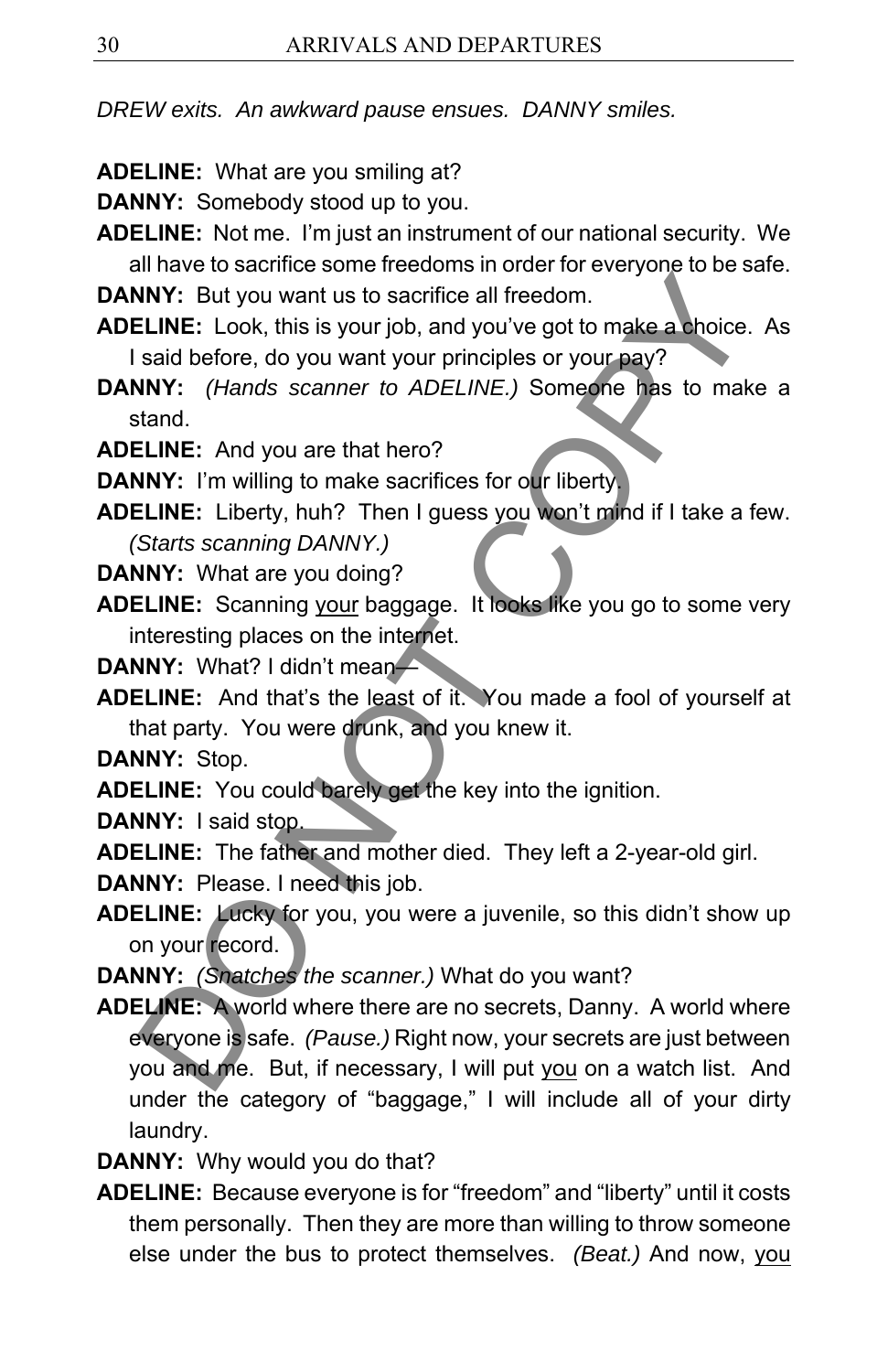have a clear choice. Are you still for liberty or do you want to protect yourself?

**DANNY:** I just want––

**ADELINE:** Just do as the government says, and you will be safe. The country will be safe. And soon, the world will be safe.

**DANNY:** *(Pause. Signals to next person offstage.)* Step this way, sir.

*MARK enters.* 

**ADELINE:** Good boy.

*Lights down.* 

### **SCENE 4**

*GETTING TO THE GATE, PART 1* 

*AT START: Lights up on post-security area. TRAVELERS 6-9 enter and exit as needed to create traffic. BETH and TIM enter, take a seat, and start putting on their shoes.*  SCRIPTING TO THE CATE, PART 1<br>
SCENE<br>
SCENE (GETTING TO THE CATE, PART 1<br>
START: Lights up on post-security area. TRAVELERS 6-9 e<br>
exit as needed to create traffic. BETH and TIM enter, take a s<br>
start putting on their shoe

**TIM:** So, what was the deal on that anyway?

**BETH:** You can't just leave a bag unattended, Tim. The threat level is yellow.

**TIM:** You heard the guy; he just put it down so he could take off his belt, and he forgot it. Seemed innocent enough to me.

**BETH:** But it looked suspicious!

**TIM:** It was just a carry-on.

**BETH:** It was a crumpled-up paper sack!

**TIM:** Carry-on, paper sack: tomato, tomahto.

**BETH:** You've used a paper sack for a carry-on?

**TIM:** Hey, at least I don't use plastic bags. Those things strangle dolphins.

**BETH:** Well, I'm glad you chose a suitcase this time. Thanks to that guy, we all got delayed 30 minutes.

**TIM:** But he has to face that scary woman—in the "intensive search" room.

**BETH:** Glad I'm not him. *(Beat.)* All right. So, what gate are we at?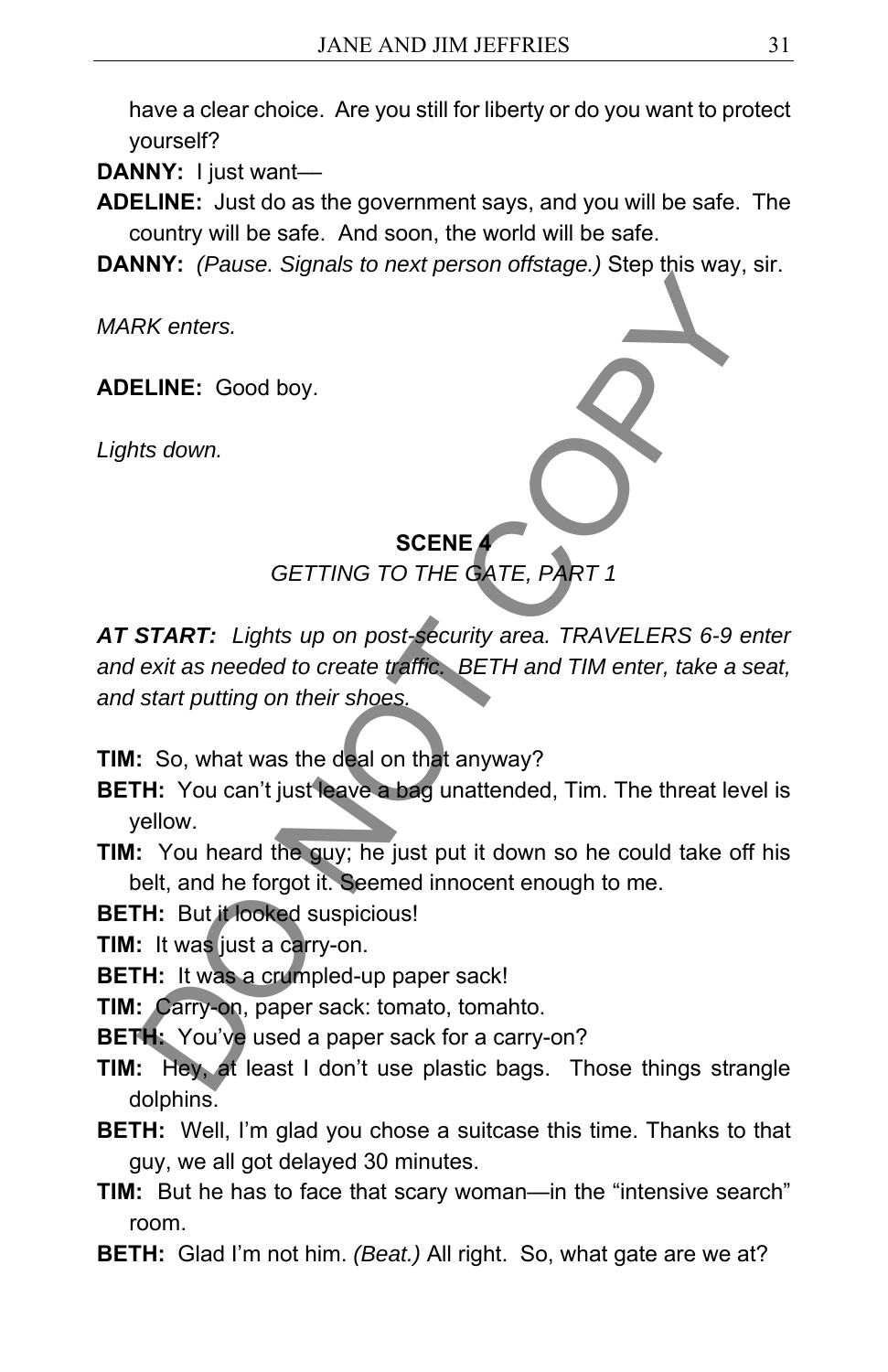**TIM:** Gate 26. *(Points.)* Hey, it's right there.

- **BETH:** *(Looks at boarding pass then looks around.)* Right gate. Wrong terminal. This is Terminal B.
- **TIM:** What terminal are we?
- **BETH:** *(Looks at boarding pass.)* This says Terminal Omega.
- **TIM:** They have to go to Greek letters now? Hmm. Terminal Omega.
- **BETH:** Yeah?
- **TIM:** It's the last terminal. The terminal terminal. That's more than a little ominous.
- **BETH:** And it's on a computer screen.

*Blank look from TIM.* 

- **BETH:** We read about the terminal terminal on the terminal.
- **TIM:** I think those scanning rays shorted your brain. We'd better get moving. They're going to start boarding soon. *(Points up at a sign.)*  There you go. There's a tram to take us to Terminal Omega.
- **BETH:** That's not a tram. That's a bullet train.
- **TIM:** Wow. Terminal Omega must be pretty far away. We'd better get moving.

*TIM and BETH exit quickly. Lights down.* 

**ACT ONE, SCENE 5**  *iZOMBIE* 

*AT START: Lights up on airport gate with seating. TRAVELERS 1 and 2 sit with cellphones in hand and heads cocked, staring blankly ahead, facing audience. TRAVELERS 3 and 4 sit in various seats. CEO sits in seat with back to the audience. AMANDA and MARK enter.*  The Yeah?<br>
The Yeah?<br>
The Yeah?<br>
It's the last terminal. The <u>terminal</u> terminal. That's more that<br>
the ominous.<br>
The Mid it's on a computer screen.<br>
We look from TIM.<br>
They regoing to start boarding soon. (Points up at a

**AMANDA:** Mark, have you noticed anything weird?

**MARK:** Besides that scary woman in security? The guy ahead of us got a therapy goose through security. Why did she stop me? **AMANDA:** *(Sarcastically.)* I can't imagine.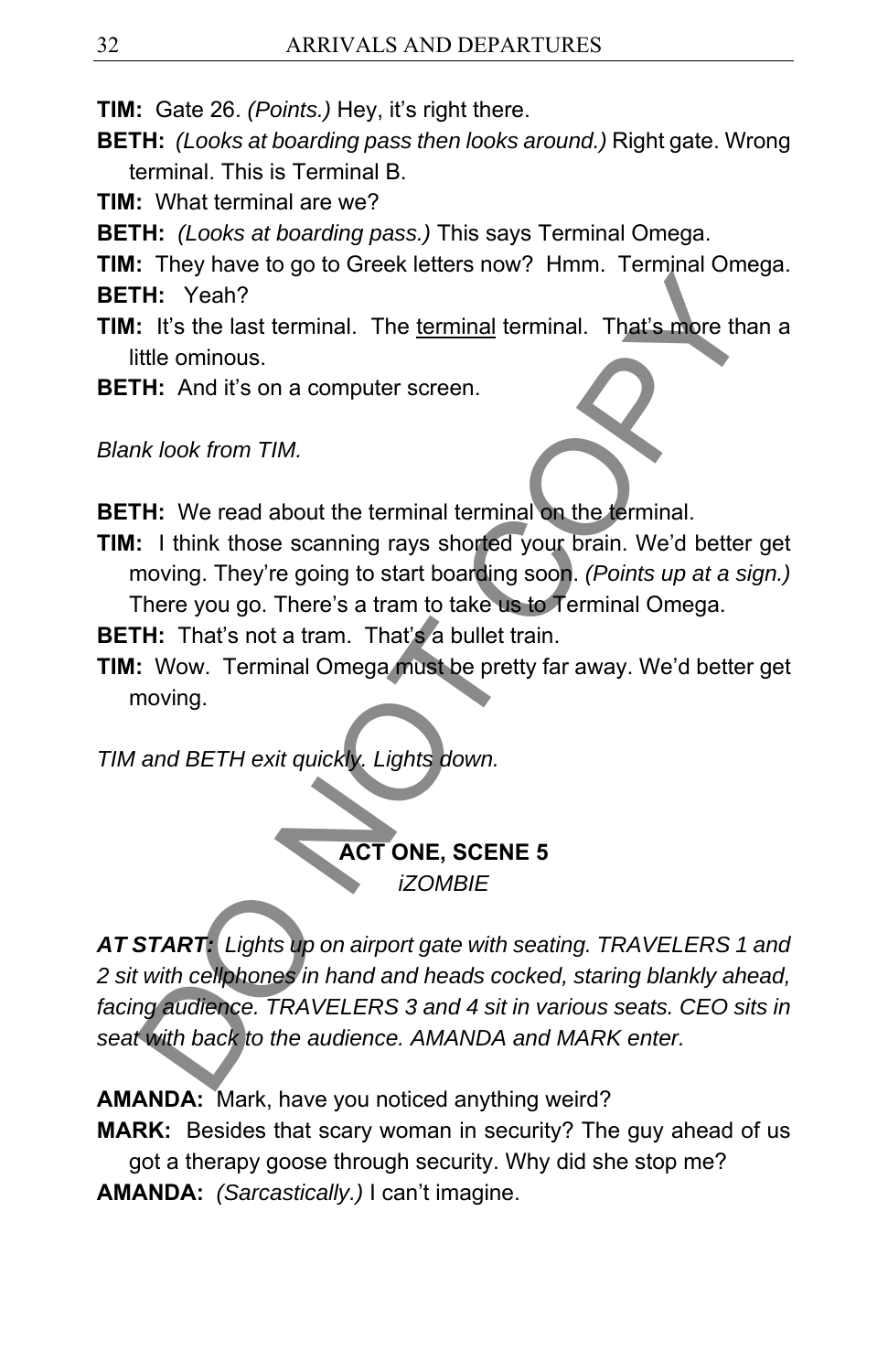- **MARK:** Hey, you saw the other guy with his brown bag. I wasn't the only one. My point, Amanda, is that you'll have to be a little more specific when you say "weird."
- **AMANDA:** People have weird looks on their faces. *(Impatient look and gesture from MARK.)* Like they don't have a thought in their heads. *(Impatient look and gesture from MARK.)* They are even drooling a bit.

**MARK:** Again, Amanda, we're at the airport.

**AMANDA:** Remember when I said there was something weird about the bacon double cheddar monster burger you had at McCoronary? **MARK:** Yes.

**AMANDA:** Was I right?

- **MARK:** Yes. The bacon was *(Shudders.)* turkey bacon. I can't believe I ate that thing.
- **AMANDA:** So, I know when something is weird. And Mark, I'm telling you: something is weird.

*MARK and AMANDA exit. TRAVELERS 1 and 2 stand and exit after them, walking like zombies. MOTHER, REESE, and JAMIE enter with travel bags. JAMIE watches TRAVELERS 1 and 2 exit.* 

- **MOTHER:** All right. Here's our gate. You two wait here. I need to find coffee. *(Looks around.)* Is it my imagination? Or does everything seem quiet to you? *(Shrugs.)* Oh well. Nice change. Don't get into any trouble while I'm gone. *(Exits.)* Color (*mpace)*<br>
Irooling a bit.<br> **RK:** Again, Amanda, we're at the airport.<br> **RK:** Again, Amanda, we're at the airport.<br> **ANDA:** Remember when I said there was something welled at<br> **ANDA:** Yes. The bacon was (*Shudders*,
- **REESE:** We won't, Mom. *(To JAMIE.)* Well, Jamie, by this time tomorrow, we should be in California. Sunshine and ocean. I can't wait!
- **JAMIE:** *(Looking around nervously.)* Yeah.

**REESE:** Fun, sun, and maybe, just maybe *(Notices JAMIE isn't paying attention.)* a shark attack. Or a tornado. Or a deadly mix of the two. **JAMIE:** *(Distracted.)* Yeah, mixes are great.

**REESE:** Jamie, you are not listening to a word I've said.

- **JAMIE:** What?
- **REESE:** Hello? California? Sharknado?
- **JAMIE:** What on earth are you talking about?
- **REESE:** Pay attention. We're on our way to San Jose! It's gonna be amazing!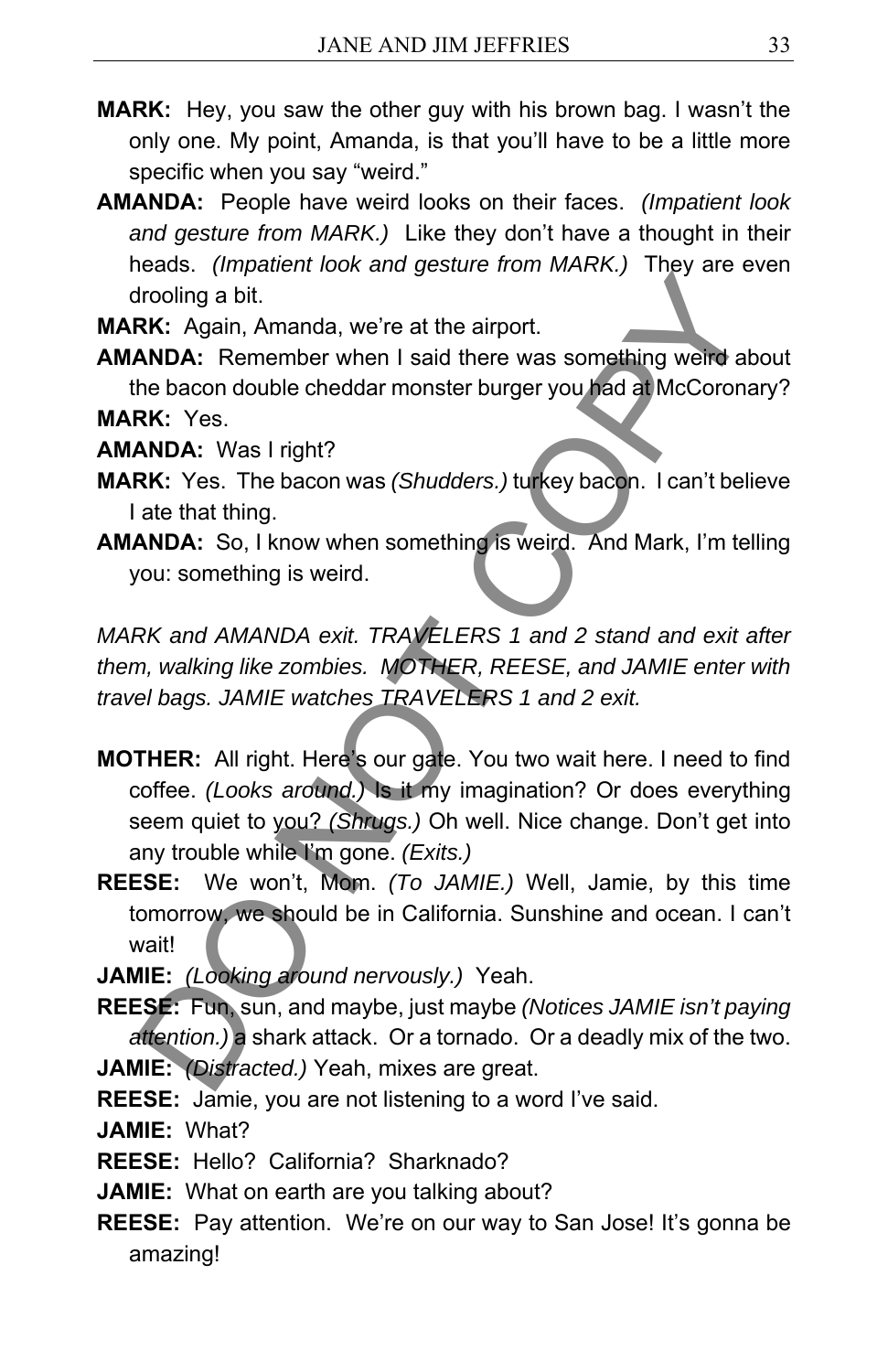**JAMIE:** *(Distracted.)* Yeah, you're right. Amazing.

**REESE:** What on earth is wrong with you?

**JAMIE:** Haven't you noticed all the weirdness going on?

**REESE:** What weirdness?

**JAMIE:** It's so... quiet in this airport. I noticed it at school, too. At restaurants, couples on a date are not saying a word to each other. They are not even making eye contact.

**REESE:** I haven't noticed anything.

*MOTHER enters with coffee.* 

**JAMIE:** I'm telling you something is going on.

*SFX: texting ding. Behind JAMIE and REESE, TRAVELER 3 and MOTHER check cellphones, and exit staggering like zombies.* 

**JAMIE:** And I think it's bad.

*TRAVELERS 5 and 6 enter upstage.*

**REESE:** Do not be a Debbie downer on this trip.

*TRAVELERS 5 and 6 take a selfie then exit, staggering like zombies.* 

**REESE:** Nothing weird is going on. It's all in your head.

*Enter TRAVELER 7.*

**JAMIE:** All the signs are there. In a meaningless, comfortable, middleclass existence, the protagonist is catapulted into a dark and dangerous world by a cataclysmic event. Countainty, occaptor and act and act and act and act and the spin of the year of even making eye contact.<br>
THER enters with coffee.<br>
IIE: I'm telling you something is going on<br>
THER enters with coffee.<br>
IIE: And I think it

*SFX: texting ding. TRAVELER 7 starts texting and slowly becomes a zombie; as he continues to text, he starts slapping at the phone with his whole hand. He howls. JAMIE and REESE turn and stare at him as he exits, staggering.* 

**JAMIE:** See? *(Points to TRAVELER 7.)*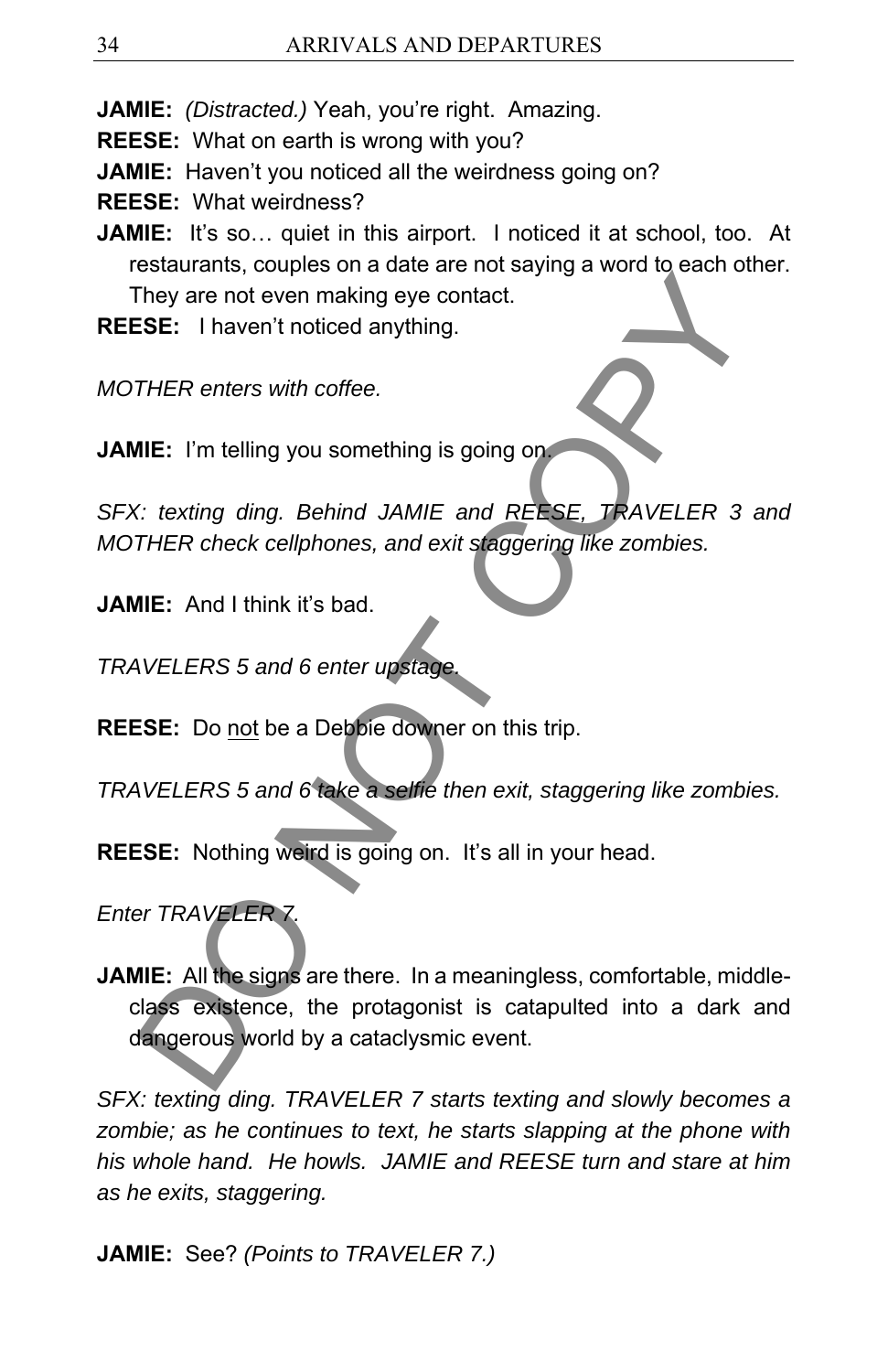**REESE:** Big deal. I get frustrated by autocorrect, too. **JAMIE:** Reese, didn't you read any dystopian novels in high school? **REESE:** No. Was I supposed to?

*TRAVELERS 8 and 9 enter.* 

**JAMIE:** Young people like us are always in the thick of a world-ending apocalypse. It's only a matter of time before we battle each other to the death in a highly-rated reality show.

**REESE:** You read too much. Clearly, it's bad for your brain.

*TRAVELER 8 poses for a picture that TRAVELER 9 takes with cellphone. TRAVELER 4 photobombs. TRAVELER 8 crosses to TRAVELER 9; they look at picture and become zombies. They look angrily at TRAVELER 4 and chase him offstage.*  **AIE:** Young people like us are always in the thick of a world-en-<br>pocalypse. It's only a matter of time before we battle each o<br>che death in a highly-rated reality show.<br>
SSE: You read too much. Clearly, it's bad for your

**JAMIE:** *(Pointing to exiting TRAVELERS.)* What about that?

- **REESE:** You mean the photobomber? I hope they catch him, give him an atomic wedgie, and post it on Facebook.
- **JAMIE:** I'm not talking about the photobomb! Are you blind? Those are zombies, Reese.
- **REESE:** Oh, give me a break. If you are going to freak out on me, at least be original. Zombies are so yesterday. Everything is "zombie this and zombie that" these days.
- **JAMIE:** I thought you didn't read in high school.
- **REESE:** But I was in drama. Mr. Schultz threw zombies into every play we did. Death of a Zombie. The Importance of Being a Zombie. Into the Zombie was the bloodiest musical I've ever been in. The song "Agony" had an entirely different meaning.

**JAMIE:** But we are not in some lame play.

**REESE:** Really?

*JAMIE and REESE pause then look to audience.* 

- **JAMIE:** Yes, really. I think the zombie apocalypse is starting! We need to be ready. Do you have anything that could protect us from zombies?
- **REESE:** *(Sarcastically.)* Oh, no. They took my chainsaw at security.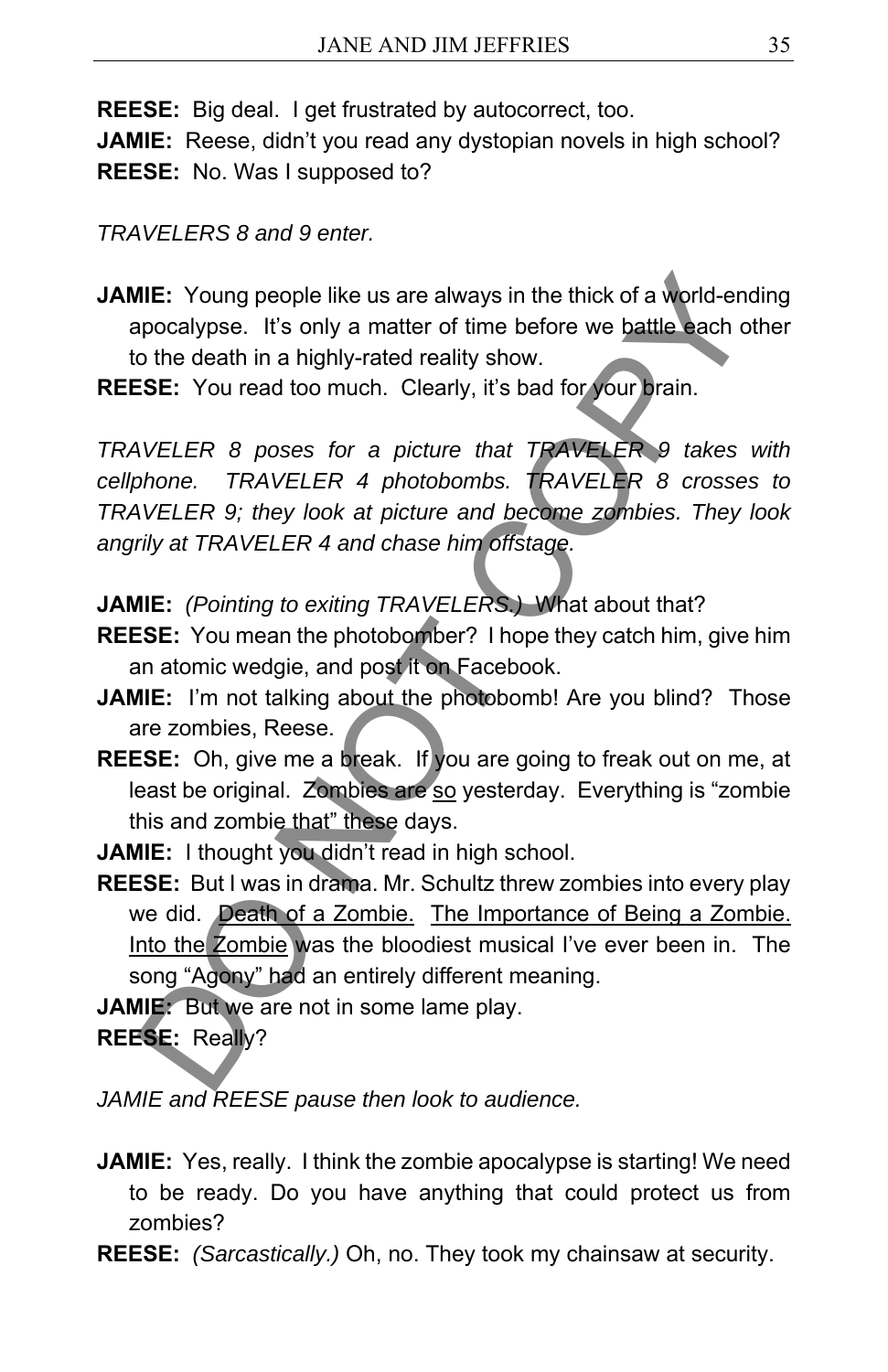*TRAVELERS 4 and 10 enter from opposite sides.* 

**JAMIE:** I'm serious. We've got to do something. **REESE:** I think you're imagining this.

*SFX: texting ding. TRAVELERS 4 and 10 check their cellphones and turn to zombies. They look at JAMIE and REESE. TRAVELERS 6-9 enter from various places (as zombies.)* 

**JAMIE:** *(Points to TRAVELERS.)* Well? **REESE:** Flash mob? **TRAVELERS 4, 6-10:** *(As zombies.)* E—MO—JIS! **REESE:** What are they saying? **JAMIE:** Who cares? Run!

*REESE and JAMIE hike up one leg before they exit. TRAVELERS 4, 6-10 (as zombies) chase JAMIE and REESE offstage. As JAMIE and REESE re-enter, TRAVELERS 4, 6-10 are joined by TRAVELERS 1- 3, 5 (as zombies), so that their ranks grow. JAMIE and REESE exit again, chased by all TRAVELERS. JAMIE and REESE re-enter.*  C: texting ding. TRAVELERS 4 and 10 check their cellphones<br>to zombies. They look at JAMIE and REESE. TRAVELERS<br>or from various places (as zombies.)<br>IIE: (Points to TRAVELERS.) Well?<br>IIE: (Points to TRAVELERS.) Well?<br>ISE: T

**REESE:** I think we lost them!

*TRAVELERS 1 enters and screams (as zombie).* 

**REESE:** What is this? A Scoobie Doo cartoon? **JAMIE:** Don't be ridiculous. This is deadly serious.

*TRAVELER 2-7 enter from various places (as zombies).* 

**JAMIE:** Zoinks! **REESE:** Ruhr oh! **JAMIE:** Let's get out of here!

*JAMIE and REESE hike up one leg then exit chased by TRAVELERS 1-7 chanting E—MO—JIS (as zombies.) JAMIE and REESE re-enter. All TRAVELERS enter from various places and begin to surround them.*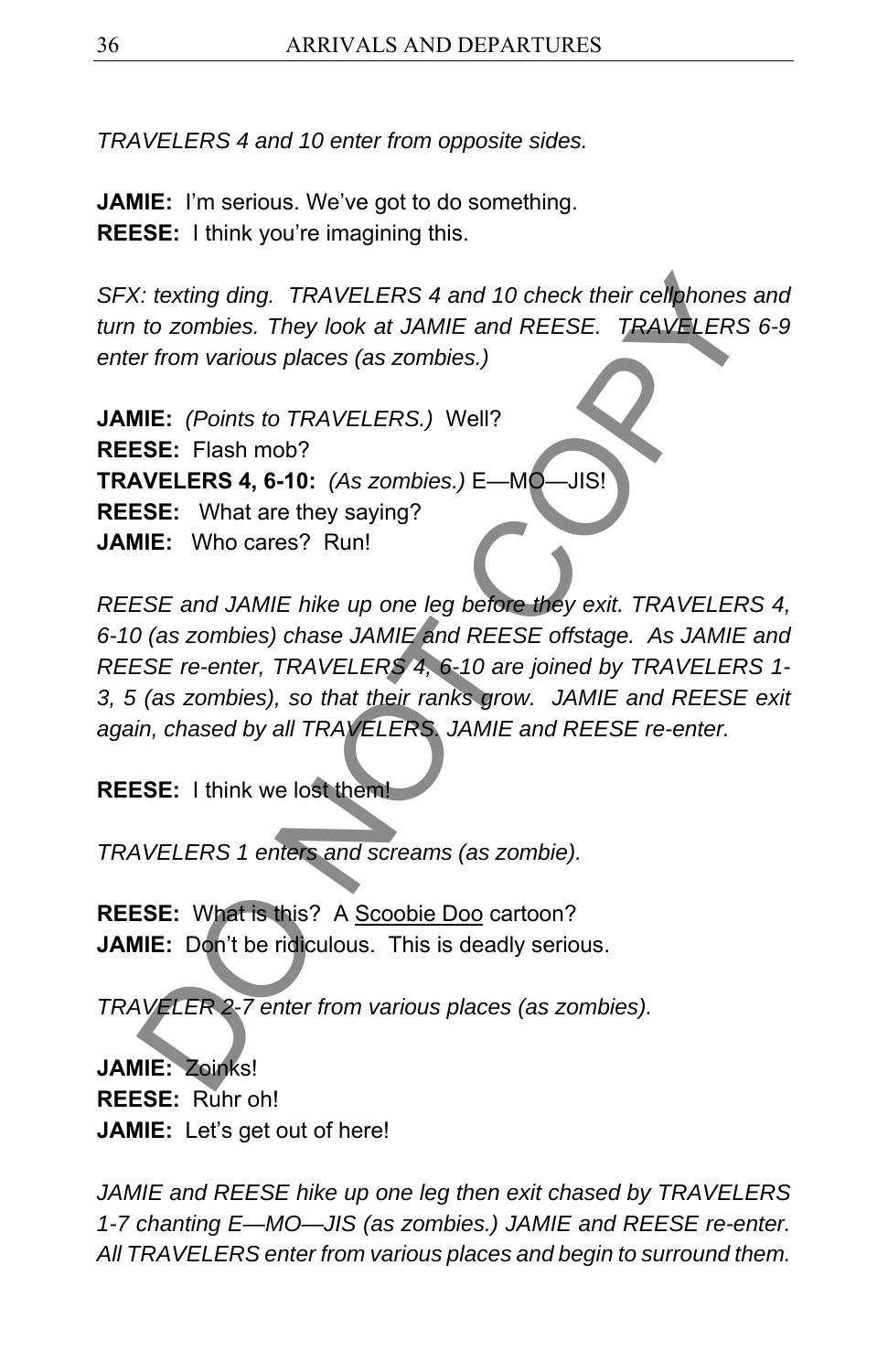**ALL TRAVELERS:** *(As zombies.)* E—MO—JIS!

**JAMIE:** What are they saying?

**REESE:** I think it's Emojis.

**JAMIE:** Like in a text?

**REESE:** Totally. Let me get my phone –

**JAMIE:** *(Grabs REESE'S hand.)* No! We have to do this physically. What are some emojis?

**REESE:** Do the grinning face!

JAMIE and REESE do the grinning face; the TRAVELERS keep *coming, chanting E—MO—JIS!* 

**JAMIE:** They're still coming! **REESE:** Add smiling eyes!

*JAMIE and REESE add smiling eyes, but the TRAVELERS keep coming, chanting E—MO—JIS!* 

**JAMIE:** It's not working! **REESE:** Add two thumbs up!

*JAMIE and REESE add two thumbs up; the TRAVELERS stop, give a satisfied groan and return to normal, no longer zombies.* 

**REESE:** *(Relieved.)* All they wanted were emojis.

**JAMIE:** Or a little human interaction. *(Notices CEO wearing fake nose and glasses.)* Hey, wait a minute. Something is suspicious about that guy. THE: (Grabs REESE'S hand.) No! We have to do this physic<br>
What are some emojis?<br>
SE: Do the grinning face!<br>
INE: (Grabs REESE'S hand.) No! We have to do this physic<br>
What are some emojis?<br>
ISE: Do the grinning face!<br>
IIE:

*CEO stands. JAMIE crosses to man and takes off his false nose and glasses.* 

- **REESE:** Hey! You're the president of iKiwi: master of all electronic communication.
- **JAMIE:** So you're the one behind this evil plot to turn all of mankind into drooling zombies!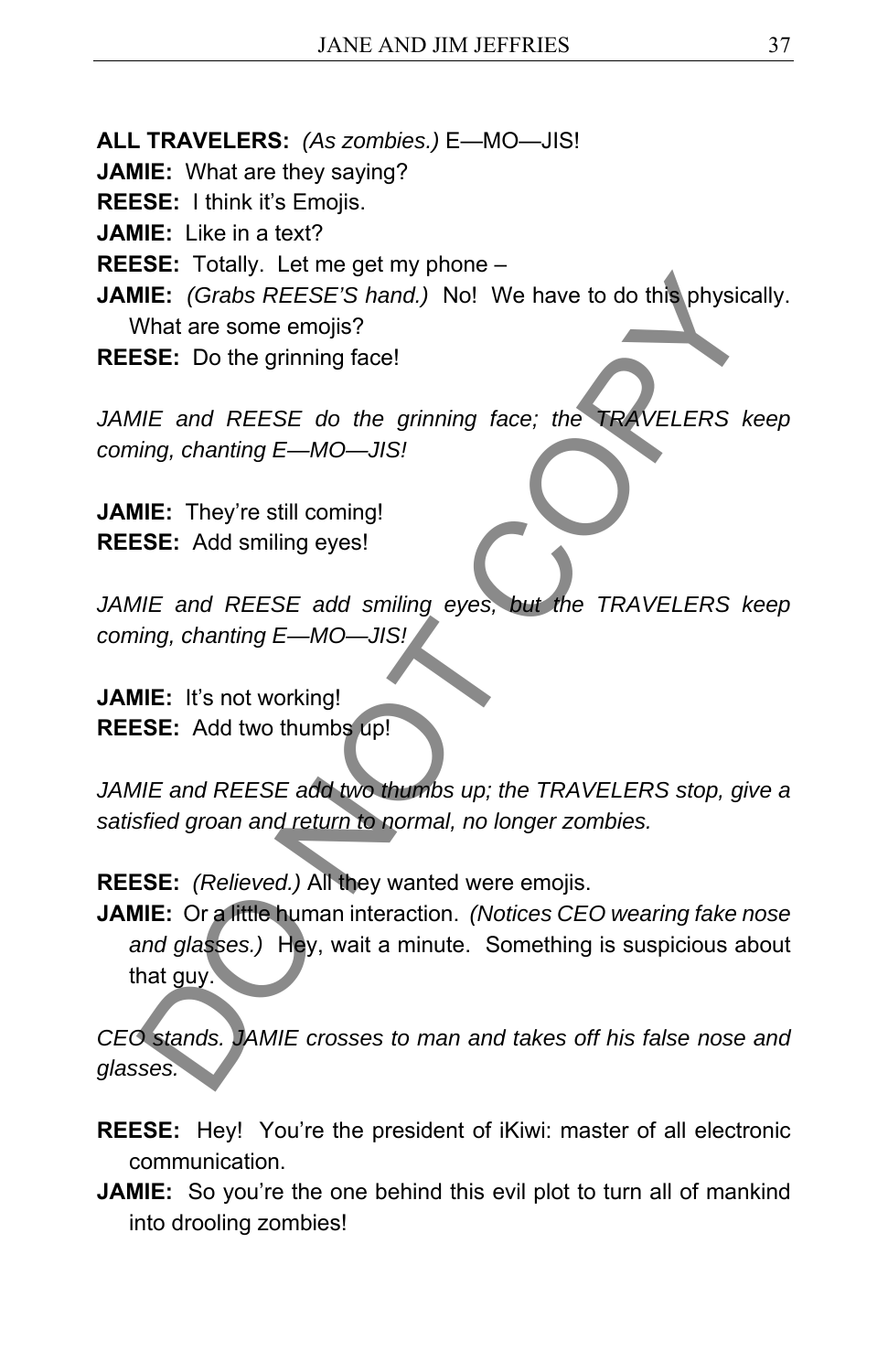- **CEO:** And I would have gotten away with it, too, if it weren't for you meddling kids.
- **REESE:** Hah! We've broken your hold over the citizens of this great nation.
- **CEO:** That's what you think! We'll just have to start them younger. That's why we've developed the iKiwi in tablet form.
- **REESE:** The iKiwi is already in tablet form.
- **CEO:** No, tablet, as in a capsule you swallow. Pregnant women can now give their babies a giant head start in using technology.
- **JAMIE:** *(Shocked.)* You are a naughty, naughty man!
- **CEO:** I'm just giving the people what they want. That's why I never went into the publishing business. You have a good day now. *(Pulls out cellphone and sends a text as he exits.)*
- **REESE:** That just burns me up. This is far from over. We should—

*SFX: texting ding. REESE and JAMIE automatically pull out cellphones. They look without thinking and exit the stage as zombies. Lights down.* 

# **ACT ONE, SCENE 6**

*GETTING TO THE GATE, PART 2* 

*AT START: Lights up on airport gate waiting area. TRAVELERS 6-9 enter and exit as needed to create traffic. TIM and BETH enter hurriedly.* 

**BETH:** I told you we shouldn't have gotten off at Gate Delta. **TIM:** I guess I got my gates and my airlines confused. **BETH:** They should never have gone with Greek letters. **TIM:** I know: I was expecting a toga party at Delta. Material and the second work in the state of the SEE: The iKiwi is already in tablet form.<br>
SEE: The iKiwi is already in tablet form.<br>
D: No, tablet, as in a capsule you swallow. Pregnant women<br>
now give their babies a gia

*Blank look from BETH.* 

### **TIM:** *Animal House*?

**BETH:** We've got exactly 12 minutes before our flight starts boarding! **TIM:** Relax. It will take them at least 25 minutes to board everyone. And we'll be in the last group anyway.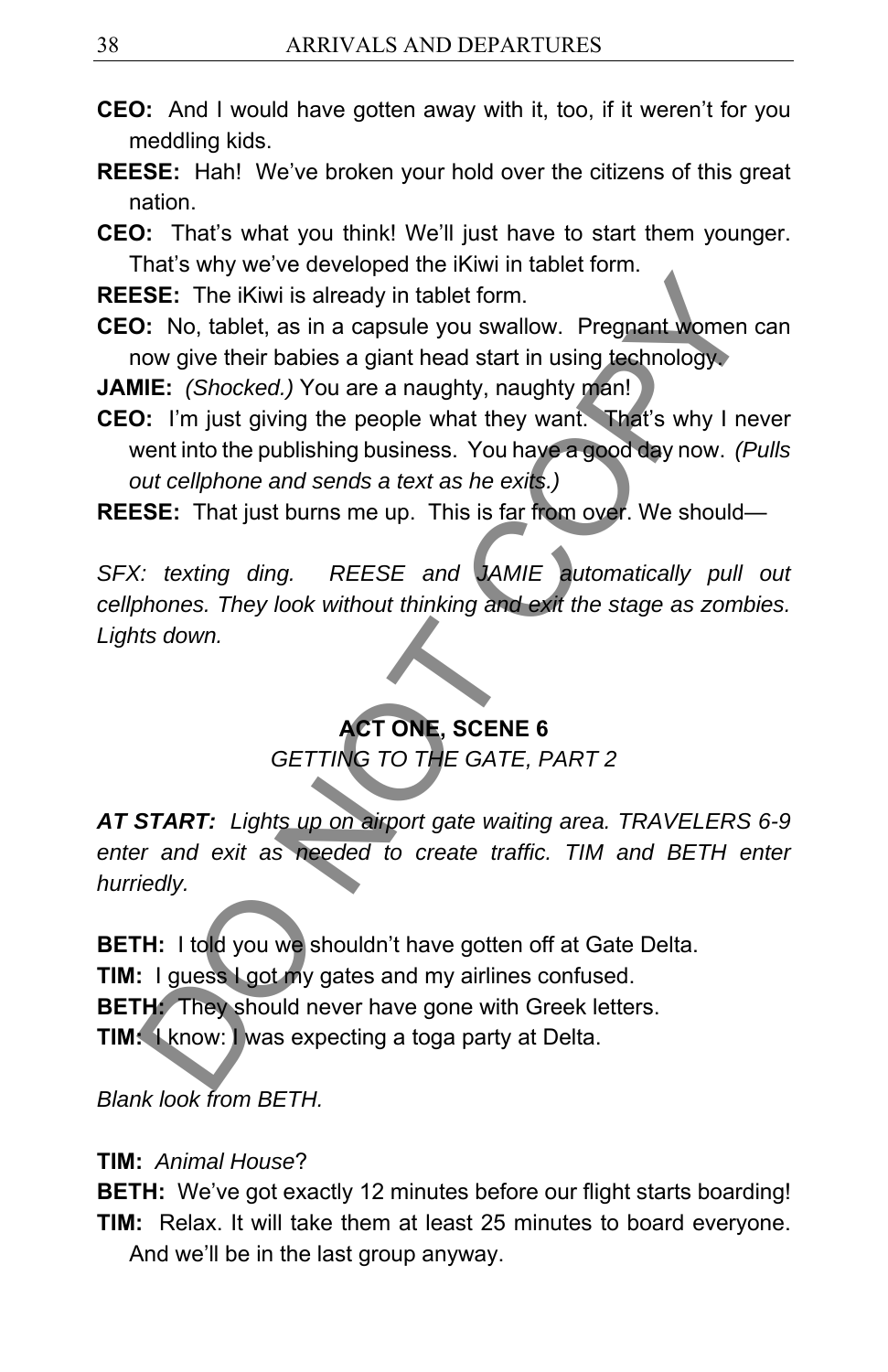**BETH:** I guess so.

**TIM:** It's not far now. *(Points.)* We're already at Pi.

**BETH:** Pi? That terminal goes on forever.

**TIM:** Huh?

**BETH:** It's a joke. It's irrational.

**TIM:** The only kind you tell.

**BETH:** *(Does an "Over your head" gesture.)* This is quite a workout. Wish I had my hand weights with me.

**TIM:** I wish I had bingo wings.

**TICKET AGENT 1:** *(Voiceover.)* This is the final boarding call for Flight 1247 to New York. The Consumer year and The Wall and Warker (Best an "Over your head" gesture.) This is quite a work<br>
Wish I had my hand weights with me.<br>
1. I wish I had bingo wings.<br>
1. I wish I had bingo wings.<br>
1. What? That's our fligh

**TIM:** What? That's our flight! Let's go!

*BETH and TIM exit, running. Enter AMANDA and MARK with his paper bag.* 

- **MARK:** *(Points offstage.)* You see? I told you we had plenty of time. They haven't boarded yet.
- **AMANDA:** Do you have any gum for the flight in your "carry-on?" Or did you smash it all up?
- **MARK:** Ha, ha, ha. As a matter of fact, I did pack some gum, Ms. Smarty Pants. It's right… *(Looks in bag. Pause.)* Uh-oh.

**AMANDA:** What is it?

**MARK:** I got the other guy's carry-on. *(Beat.)* I hope those are clean Fruit-of-the-Looms.

**AMANDA:** Really, Mark?

**MARK:** Let's go. Maybe we can still catch him!

*MARK and AMANDA exit the way they entered, running. Lights down.*